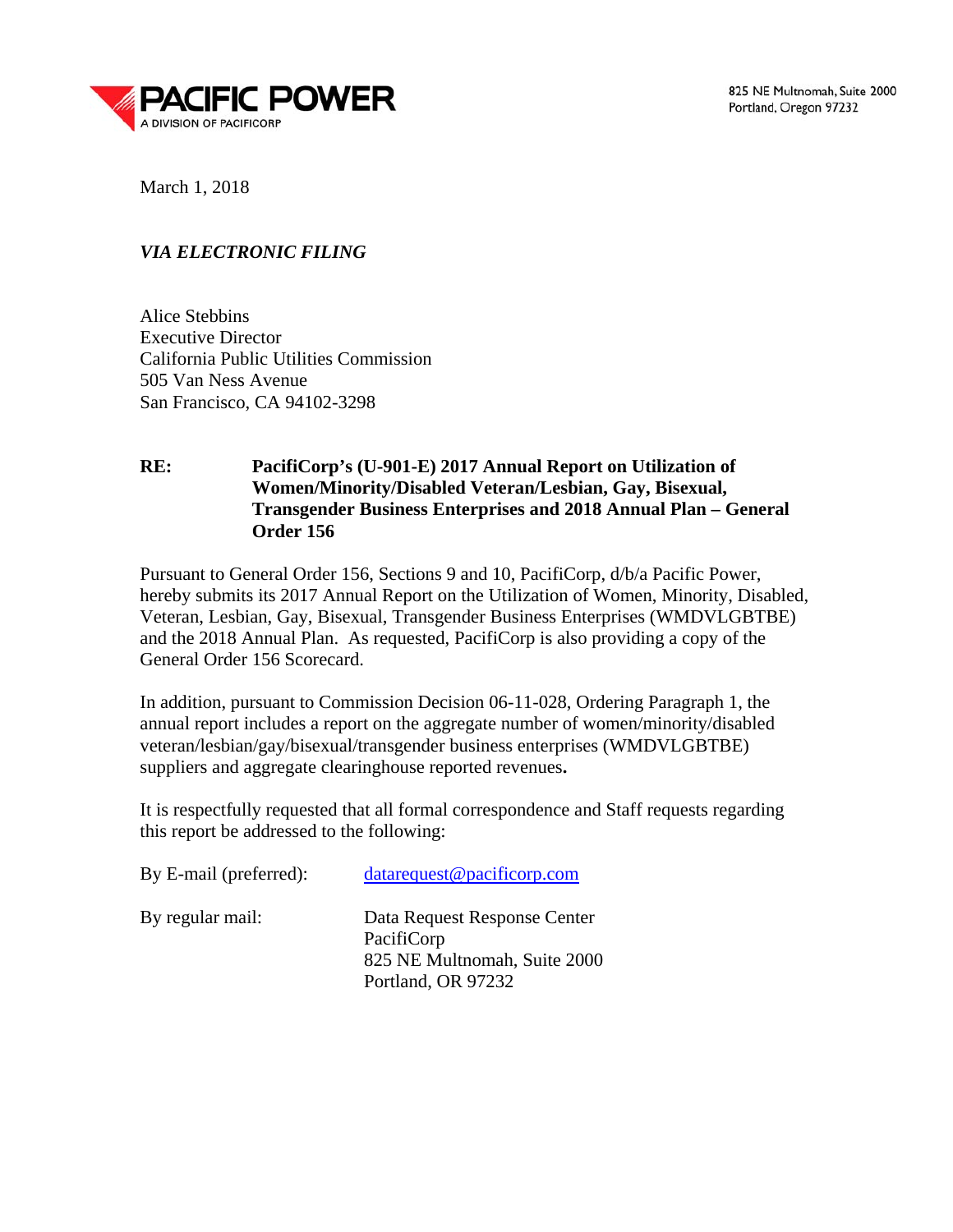Informal inquiries may be directed to me at (503) 813-5934.

Sincerely,

Carles alen

Cathie Allen Regulatory Affairs Manager

Enclosure

Cc: Stephanie Green, CPUC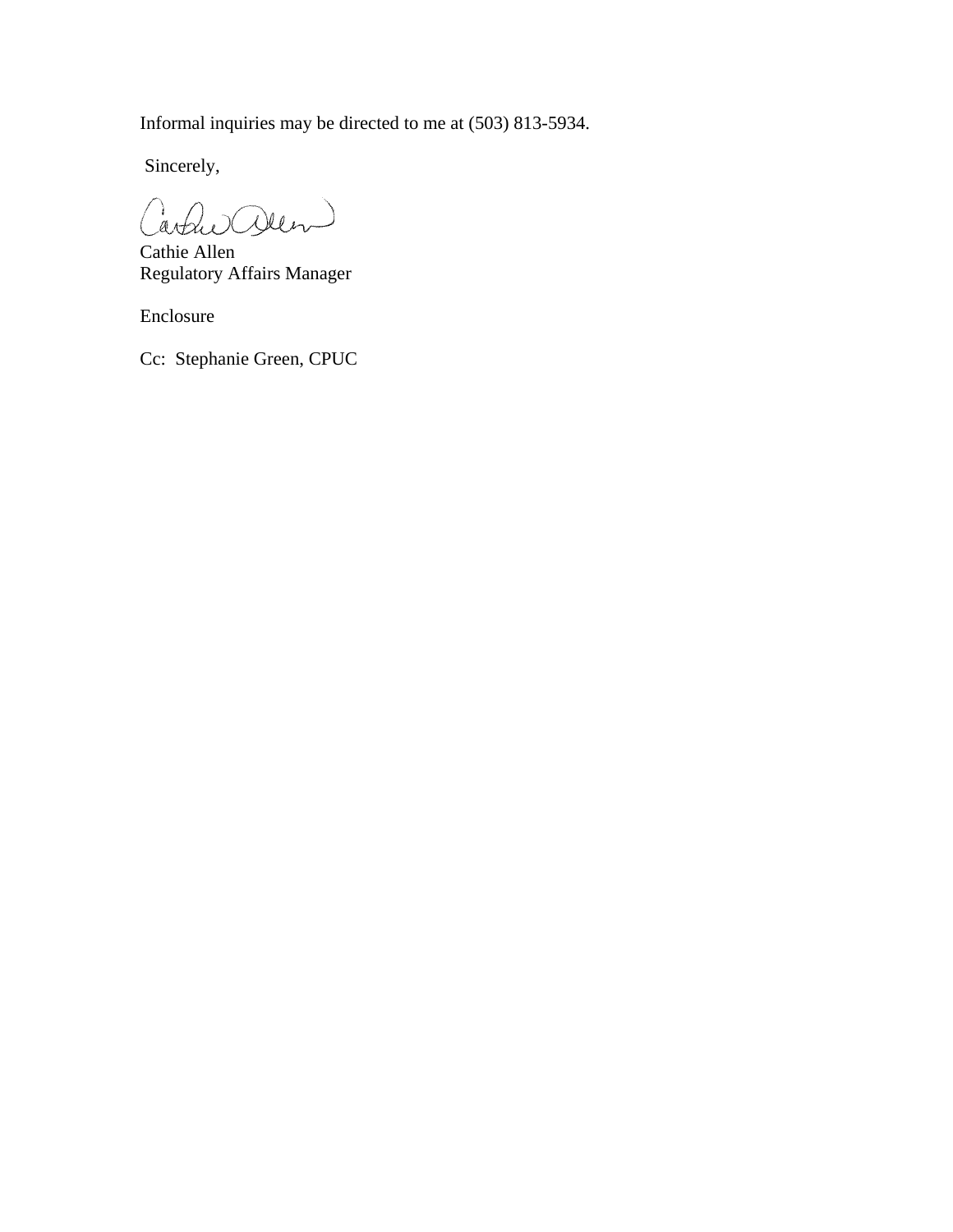# SUPPLIER **DIVERSITY** helping to grow opportunities

**2017 Annual Report - 2018 Annual Plan**

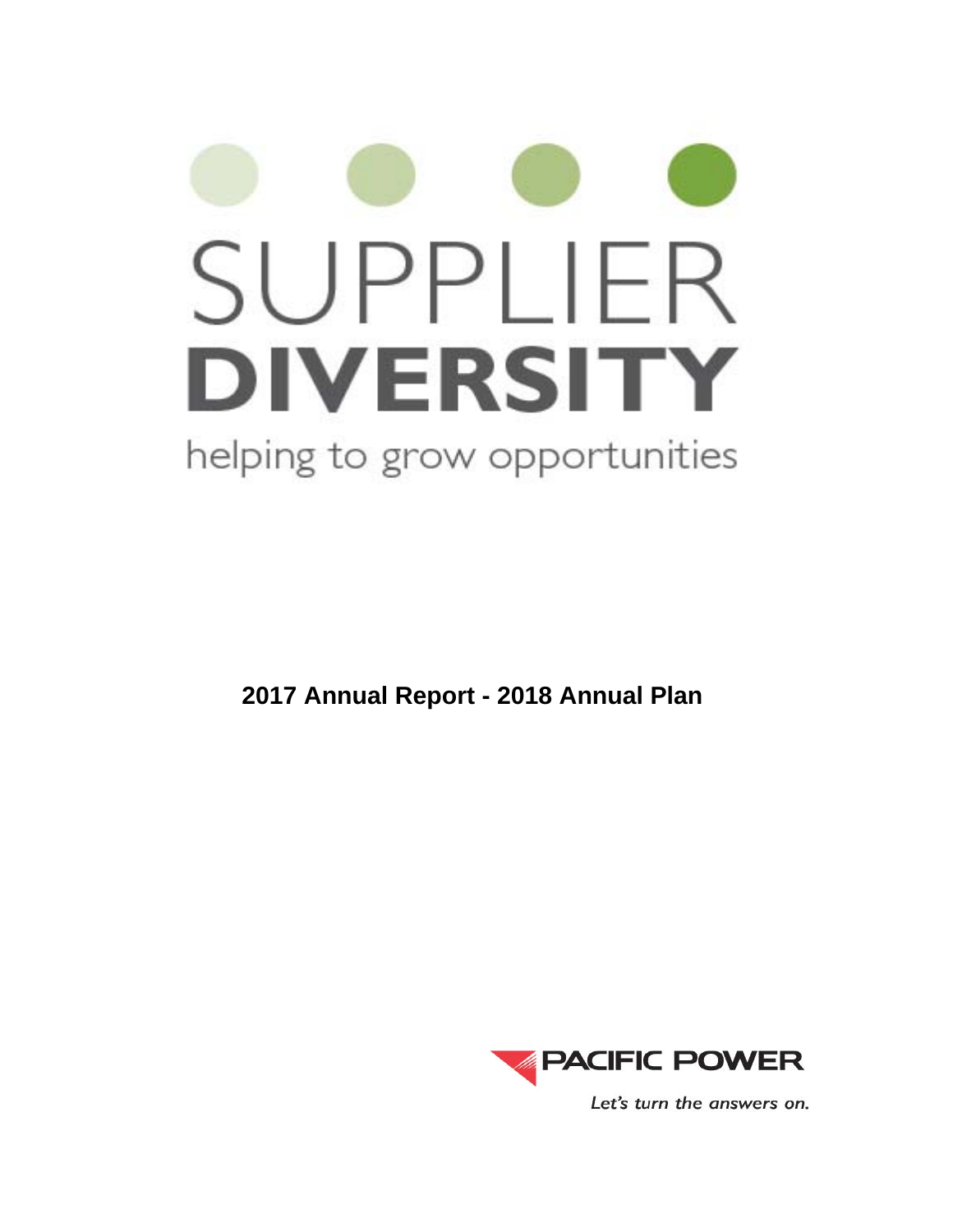### **OVERVIEW**

In accordance with the provisions of General Order (GO) 156, PacifiCorp, d/b/a Pacific Power (PacifiCorp or Company) respectfully submits its 2017 Annual Report and 2018 Annual Plan for the Utility Supplier Diversity Program. The Annual Report covers the period of January 1, 2017, through December 31, 2017, and the Annual Plan covers January 1, 2018, through December 31, 2018.

This report provides information regarding the Company's Women, Minority, Disabled Veteran, and Lesbian, Gay, Bisexual and Transgender Business Enterprise (WMDVLGBTBE) procurement program and summarizes PacifiCorp's utilization of WMDVLGBTBE suppliers during 2017. The report generally follows the reporting format guidelines established in California Public Utilities Commission (Commission) Decision (D.) 95-12-045 and D.15-06-007.

### INTRODUCTION

PacifiCorp's scope of operations in northern California is very limited, serving only 45,000 customers in the communities of Yreka, Mt. Shasta, Crescent City and Alturas. This represents a population density of less than four customers per square mile. By comparison, the population density of Los Angeles and San Francisco exceeds 20,000-30,000 and 12,000-18,000 customers per square mile, respectively. PacifiCorp's northern California customers account for only 1.43% percent of the total kilowatt hour sales in PacifiCorp's six state service territory (California, Oregon, Washington, Idaho, Utah and Wyoming), and only 0.67% of PacifiCorp's total procurement spend.

PacifiCorp is a subsidiary of Berkshire Hathaway Energy (BHE), and one of a number of utilities in the BHE family of companies spanning the United States, United Kingdom, The Philippines and Canada. Much of PacifiCorp's procurement contracts are aggregated at the BHE level, leveraging the global marketplace to provide value to all of BHE's customers. While this covers a wide range of materials, equipment and professional services, general services are primarily sourced from PacifiCorp's local communities.

In 2017 PacifiCorp increased the number of diverse suppliers registered as pre-qualified vendors. There were 523 such vendors registered in 2016, and 623 by the end of 2017, a 19 percent increase. More than 53 percent are also registered with the California Supplier Clearinghouse (Clearinghouse). In addition, the dollars spent with diversity suppliers increased 1,086% from 2016 to 2017 while spend in California increased by only 6.1 percent.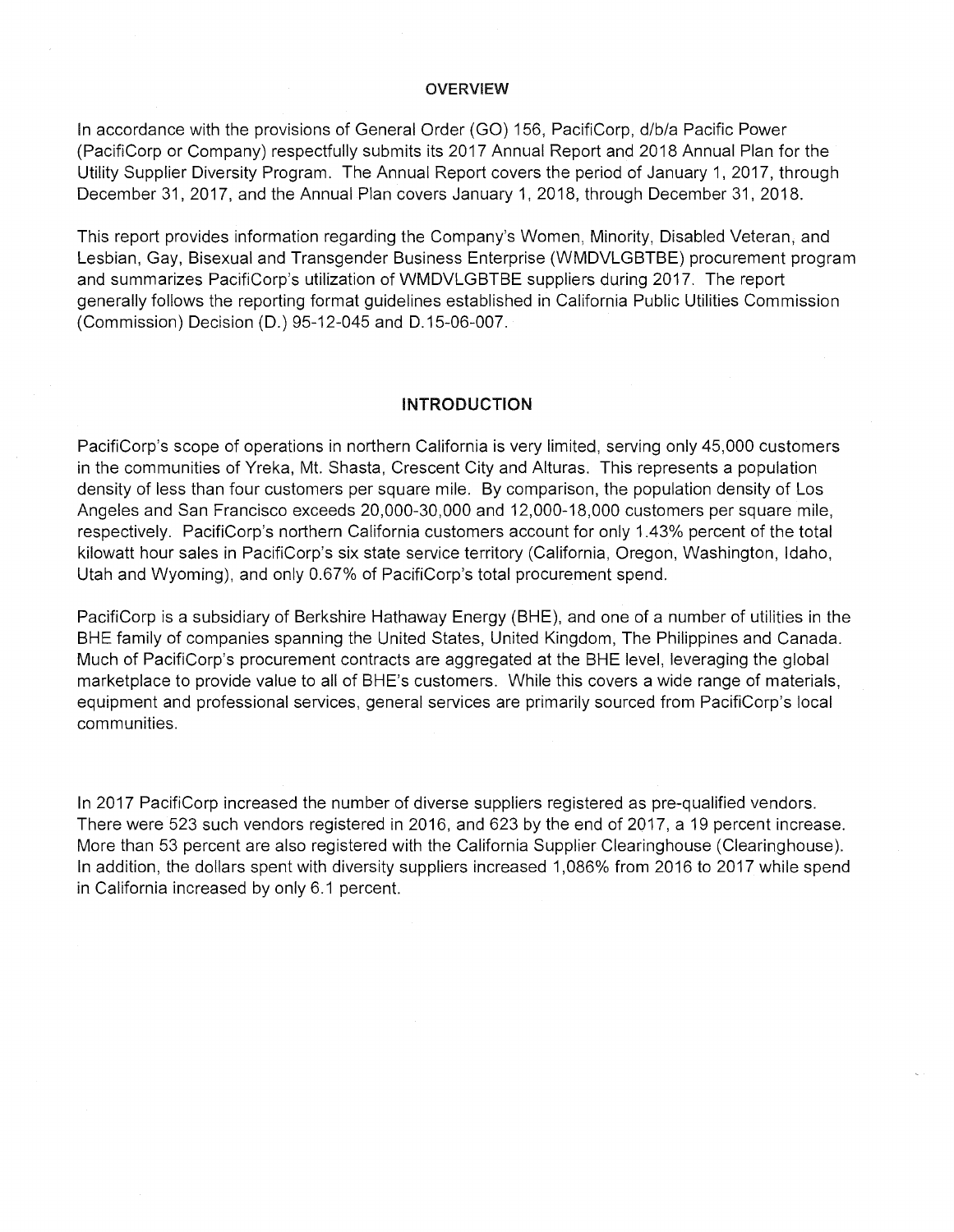### ATTACHMENT C

| <b>PACIFICORP</b>      | 2017 Report                                                                          | G.O. #156       |  |
|------------------------|--------------------------------------------------------------------------------------|-----------------|--|
|                        | WMDVLGBTBE Annual Report/Annual Plan - Table of Contents                             |                 |  |
| $G.O.$ #156<br>Section |                                                                                      | Page<br>Number  |  |
|                        | <b>Annual Report</b>                                                                 |                 |  |
| 9.1.1                  | Description of WMDVLGBTBE Program Activities During the Previous Calendar Year       | $\mathbf{1}$    |  |
| 9.1.2                  | <b>WMDVLGBTBE Annual Results by Ethnicity</b>                                        | 3               |  |
| 9.1.2                  | WMDVLGBTBE Direct Procurement by Product and Service Categories                      | 4               |  |
| 9.1.2                  | WMDVLGBTBE Subcontractor Procurement by Product and Service Categories               | 5.              |  |
| 9.1.2                  | WMDVLGBTBE Procurement by Standard Industrial Categories                             | 6               |  |
| 9.1.2                  | Number of WMDVLGBTBE Suppliers and Revenue Reported to the Clearinghouse             | 7               |  |
| 9.1.2                  | Description of Number of WMDVLGBTBE Suppliers with California Majority Workforce     | 8               |  |
| 9.1.3                  | <b>WMDVLGBTBE Program Expenses</b>                                                   | 9               |  |
| 9.1.4                  | Description of Progress in Meeting or Exceeding Set Goals                            | 10              |  |
| 9.1.4                  | WMDVLGBTBE Results and Goals                                                         | 11              |  |
| 9.1.5                  | Description of Prime Contractor Utilization of WMDVLGBTBE Subcontractors             | 12 <sub>2</sub> |  |
| 9.1.5                  | Summary of Prime Contractor Utilization of WMDVLGBTBE Subcontractors                 | 13              |  |
| 9.1.6                  | A List of WMDVLGBTBE Complaints Received and Current Status                          | 14              |  |
| 9.1.7                  | Description of Efforts to Recruit WMDVLGBTBE Suppliers in Low Utilization Categories | 15              |  |
| 9.1.11                 | WMDVLGBTBE Fuel Procurement                                                          | 16              |  |
|                        | Annual Plan                                                                          |                 |  |
| 10.1.1                 | WMDVLGBTBE Annual SHORT, MID, AND LONG-TERM Goals                                    | 17              |  |
| 10.1.2                 | Description of WMDVLGBTBE Planned Program Activities for the Next Calendar Year      | 18              |  |
| 10.1.3                 | Plans for Recruiting WMDVLGBTBE Suppliers in Low Utilization Areas                   | 19              |  |
| 10.1.4                 | Plans for Recruiting WMDVLGBTBE Suppliers Where Unavailable                          | 20              |  |
| 10.1.5                 | Plans for Encouraging Prime Contractors to Subcontract WMDVLGBTBE Suppliers          | 21              |  |
| 10.1.6                 | Plans for Complying with WMDVLGBTBE Program Guidelines                               | 22              |  |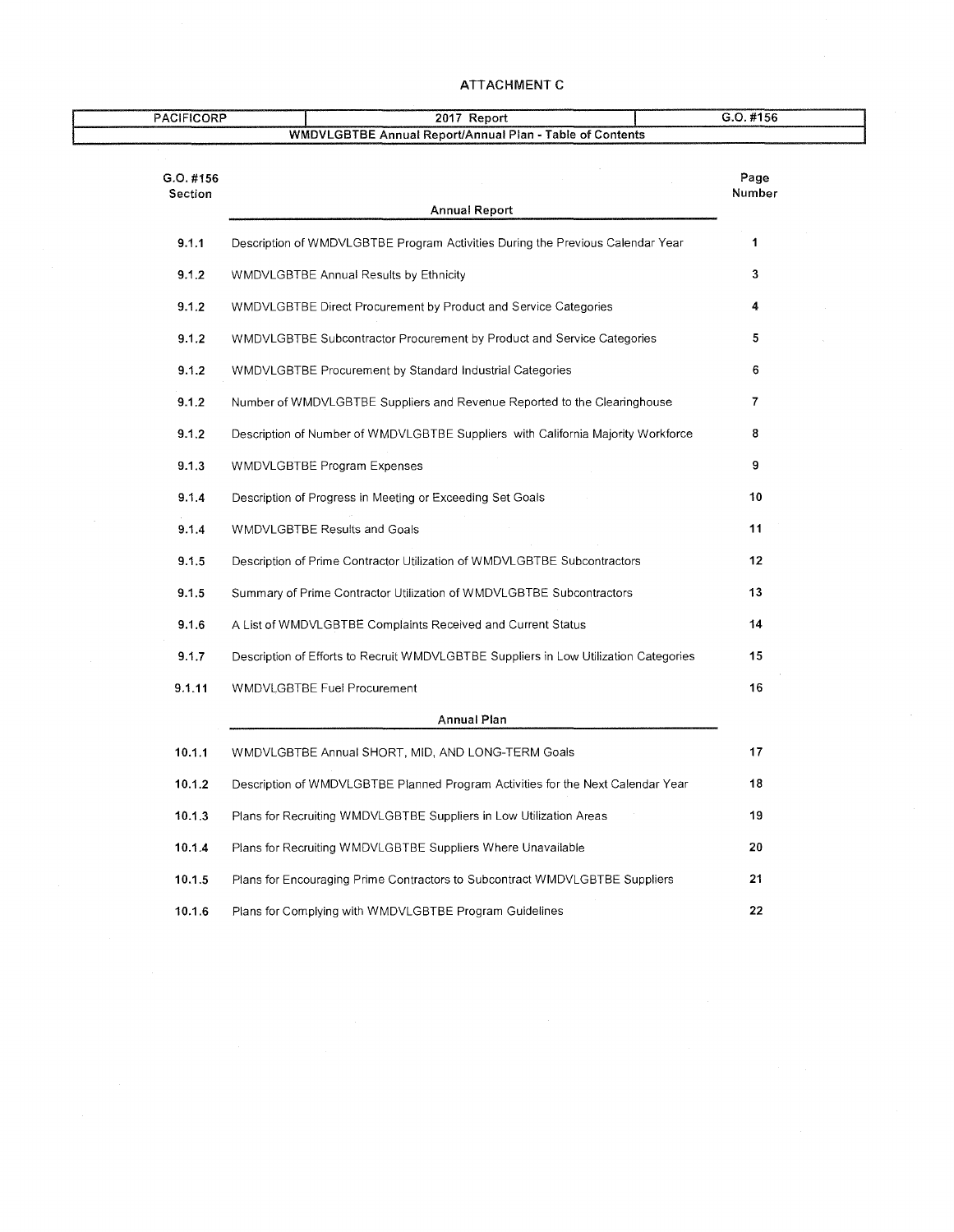### ATTACHMENT C PAGE 1 of 22

# PACIFICORP 2017 Report G.O. #156 Sec. 9.1.1 Description of WMDVLGBTBE Program Activities During the Previous Calendar Year

### INTERNAL PROGRAM ACTIVITIES

PacifiCorp's sourcing model requires that purchase decisions be based on an objective evaluation of documented and pre-established criteria, which include a variety of factors determined by the sourcing team. The Company's objective is to obtain the maximum value:

- For each dollar it spends
- At the lowest "total cost of ownership"

Suppliers who meet the Company's safety, quality, risk management and value for money requirements are invited to the competitive bids and have the opportunity to win business through master contracts, project-specific contracts, local purchase orders and through tier 1 contractors. The Company requires formal competitive bids on purchases greater than \$50,000 but permits informal bids on purchases between \$5,000 and \$50,000. Purchases below \$5,000 can be made by operations staff without the engagement of procurement. Purchases not subject to a formal bid make up 90 percent of the purchase order spend in California.

### PacifiCorp expanded its diversity supplier database

To facilitate operations staff identification and use of diversity suppliers, the Company's internal vendor database was expanded and enhanced to make it easier to search for specific goods and services.

In 2017 WMDVLGBTBE certifications continued to be verified with all suppliers in PacifiCorp's enterprise resource planning system vendor database. This validation of certification resulted in 623 suppliers identified as WMDVLGBTBE. Suppliers were also encouraged to register with the Clearinghouse if they were interested in doing business in California. This diversity supplier database is published on PacifiCorp's intranet and available to procurement personnel and all field staff who are authorized to make local purchases.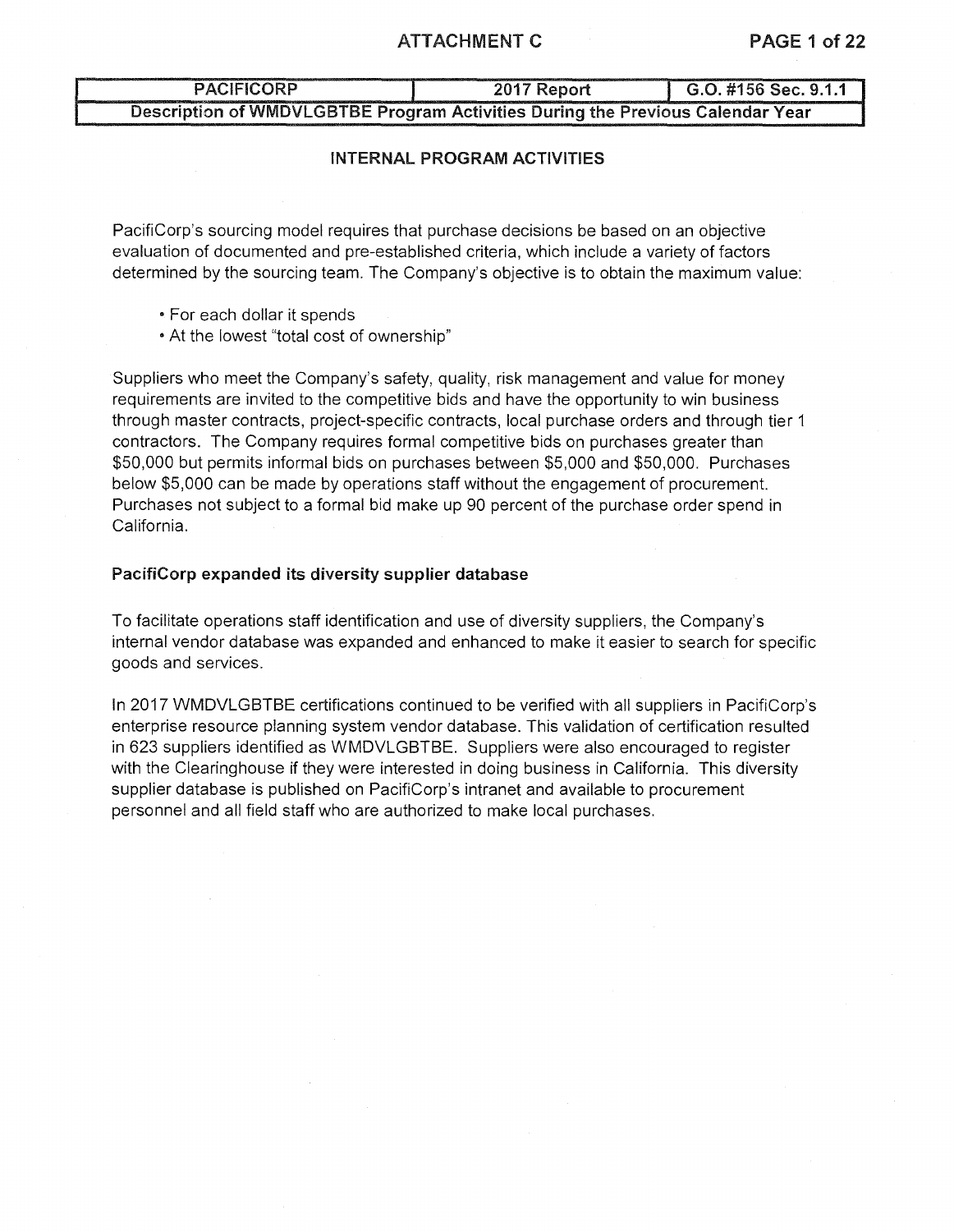### ATTACHMENT C PAGE 2 of 22

# PACIFICORP 2017 Report G.O. #156 Sec. 9.1.1 Description of WMDVLGBTBE Program Activities During the Previous Calendar Year

### EXTERNAL PROGRAM ACTIVITIES

In October, 2017, PacifiCorp sponsored the joint CPUC/PacifiCorp Redding Small/Diverse Business Expo. Held in Redding, CA, the expo provided the opportunity for diversity suppliers to hear from California's northern utility providers about how to strategically orient themselves to compete for business opportunities.

Through the Oregon Association of Minority Entrepreneurs (OAME), PacifiCorp is participating in their diversity supplier mentorship program. PacifiCorp is providing advice and guidance to help these businesses grow and compete, including business strategy, organizational structure, proposal development and resource management.

PacifiCorp is an active member of the Business Diversity Institute, Inc. (BDI), which is dedicated to sustaining minority-owned and women-owned business through training an education (www.bdiweb.org). PacifiCorp participates through their Diversity Practitioners Summits and Minority Enterprise Development (MED) Week Workshops.

In 2017 the State of Oregon's Governor's Office of Diversity, Equity and Inclusion restarted the Oregon Governor's Marketplace, a two-day conference emphasizing learning and networking in support of diversity suppliers. PacifiCorp supported this event and participated in the reverse vendor fair.

### PacifiCorp Overall Use of Diversity Suppliers

Company-wide procurement with all suppliers was \$1,315,931,717, which is a 12.2 percent decrease from 2016. Company-wide spend with verified WMDVLGBTBE suppliers was \$35,518,928, which is an 149.6 percent decrease from 2016. Total spend with Californiacertified WMDVLGBTBE suppliers used Company-wide was \$32,549,965, which is a 138.6 percent increase from 2016. Direct spend with suppliers in the Company's California service territory was \$11, 152,585 and of that \$3,876,817 was with certified WMDVLGBTBE suppliers, which is a 1,086% increase from 2016. In 2017 PacifiCorp added 100 diversity suppliers to its diversity supplier database.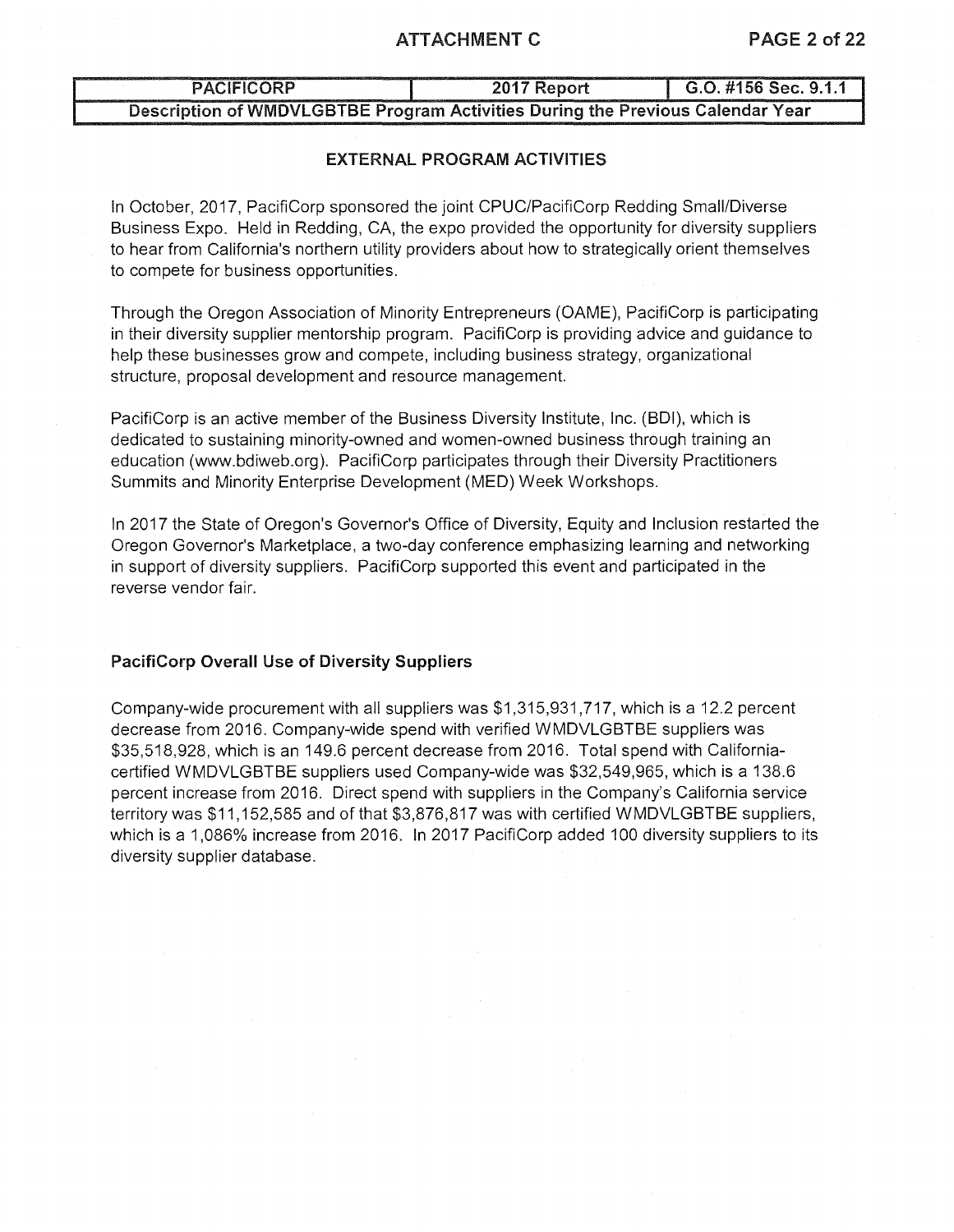# ATTACHMENT C Page 3 of 22

|                           | Name of Utility |                                     |                                          | 2017 Report                                   |                | G.O. #156 Sec. 9.1.2 |          |  |  |
|---------------------------|-----------------|-------------------------------------|------------------------------------------|-----------------------------------------------|----------------|----------------------|----------|--|--|
|                           |                 |                                     |                                          | <b>WMDVLGBTBE Annual Results by Ethnicity</b> |                |                      |          |  |  |
|                           |                 |                                     |                                          |                                               |                |                      |          |  |  |
|                           |                 |                                     |                                          |                                               | 2017           |                      |          |  |  |
|                           |                 |                                     |                                          | <b>Direct</b>                                 | Sub            | Total \$             | $\%$     |  |  |
| 1                         |                 | Asian Pacific American              |                                          | \$0                                           | \$0            | \$0                  | $0.00\%$ |  |  |
| $\overline{2}$            | <b>Minority</b> | African American                    |                                          | \$0                                           | \$0            | \$0                  | 0.00%    |  |  |
| $\overline{\overline{3}}$ | Male            | Hispanic American                   |                                          | \$148,490                                     | \$0            | \$148,490            | 1.33%    |  |  |
| 4                         |                 | Native American                     |                                          | \$0                                           | \$0            | \$0                  | 0.00%    |  |  |
| $\overline{5}$            |                 | <b>Total Minority Male</b>          |                                          | \$148,490                                     | \$0            | \$148.490            | 1.33%    |  |  |
| 6                         |                 | Asian Pacific American              |                                          | \$1,798                                       | \$0            | \$1,798              | 0.02%    |  |  |
| $\overline{7}$            | <b>Minority</b> | African American                    |                                          | \$908                                         | \$0            | \$908                | 0.01%    |  |  |
| $\overline{8}$            | Female          | Hispanic American                   |                                          | \$0                                           | \$33,460       | \$33,460             | 0.30%    |  |  |
| $\overline{9}$            |                 | Native American                     |                                          | \$0                                           | \$0            | \$0                  | 0.00%    |  |  |
| 10                        |                 | <b>Total Minority Female</b>        |                                          | \$2,706                                       | \$33,460       | \$36,166             | 0.32%    |  |  |
|                           |                 |                                     |                                          |                                               |                |                      |          |  |  |
| 11                        |                 |                                     | Total Minority Business Enterprise (MBE) | \$0                                           | \$0            | \$0                  | 0.00%    |  |  |
|                           |                 |                                     |                                          |                                               |                |                      |          |  |  |
| 12                        |                 |                                     | Women Business Enterprise (WBE)          | \$3,678,080                                   | \$0            | \$3,678,080          | 32.98%   |  |  |
|                           |                 |                                     |                                          |                                               |                |                      |          |  |  |
|                           |                 |                                     | Lesbian, Gay, Bisexual, Transgender      | \$0                                           | \$0            | \$0                  | 0.00%    |  |  |
| 13                        |                 | <b>Business Enterprise (LGBTBE)</b> |                                          |                                               |                |                      |          |  |  |
|                           |                 |                                     |                                          |                                               |                |                      |          |  |  |
|                           |                 | Disabled Veteran Business           |                                          | \$14,081                                      | \$0            | \$14,081             | 0.13%    |  |  |
| 14                        |                 | Enterprise (DVBE)                   |                                          |                                               |                |                      |          |  |  |
| 15                        |                 | Other $8(a)^*$                      |                                          | \$0                                           | S <sub>0</sub> | \$0                  | $0.00\%$ |  |  |
|                           |                 |                                     |                                          |                                               |                |                      | 34.76%   |  |  |
| 16                        |                 | <b>TOTAL WMDVLGBTBE</b>             |                                          | \$3,843,357                                   | \$33,460       | \$3,876,817          |          |  |  |

17 Net Procurement\*\* 1 \$11,152,585

NOTE: \*FIRMS CLASSIFIED AS S(a) OF SMALL BUSINESS ADMINISTRATION INCLUDES NON-WMDVLGBTBE \*'NET PROCUREMENT INCLUDES PURCHASE ORDER, NON-PURCHASE ORDER

Direct· DIRECT PROCUREMENT

Sub - SUBCONTRACTOR PROCUREMENT

% ·PERCENTAGE OF NET PROCUREMENT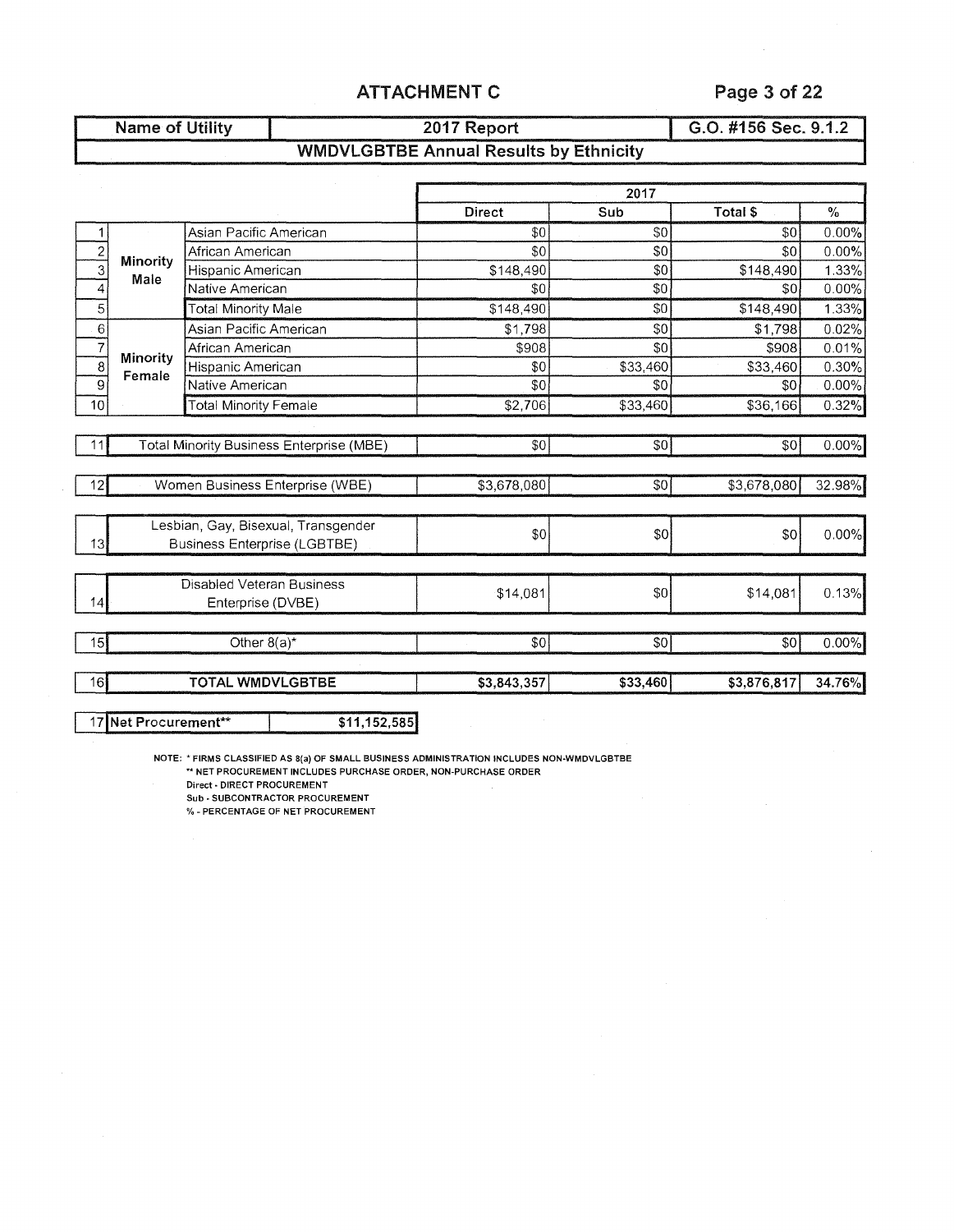### ATTACHEMENT C PAGE 4 of 22

|                  | <b>PACIFICORP</b>                                                   |                                                                      |                                                                        |               | 2017 Report |                 |                 | G.O. #156 Sec. 9.1.2 |             |               |  |  |
|------------------|---------------------------------------------------------------------|----------------------------------------------------------------------|------------------------------------------------------------------------|---------------|-------------|-----------------|-----------------|----------------------|-------------|---------------|--|--|
|                  |                                                                     |                                                                      | <b>WMDVLGBTBE Direct Procurement by Product and Service Categories</b> |               |             |                 |                 |                      |             |               |  |  |
|                  |                                                                     |                                                                      |                                                                        |               | Products    |                 | <b>Services</b> |                      | Total       |               |  |  |
|                  |                                                                     |                                                                      |                                                                        |               | \$          | $\overline{\%}$ | \$              | $\frac{9}{6}$        | \$          | $\frac{0}{6}$ |  |  |
|                  |                                                                     | Asian Pacific American                                               |                                                                        | Direct        | \$0         | 0.00%           | \$0             | 0.00%                | \$0         | 0.00%         |  |  |
| $\overline{c}$   |                                                                     | African American                                                     |                                                                        | Direct        | \$0         | 0.00%           | \$0             | $0.00\%$             | \$0         | $0.00\%$      |  |  |
| 3                | Minority<br>Male                                                    | Hispanic American                                                    |                                                                        | Direct        | \$0         | 0.00%           | \$148,490       | 1.33%                | \$148,490   | 1.33%         |  |  |
| 4                |                                                                     | Native American                                                      |                                                                        | Direct        | \$0         | 0.00%           | \$0             | 0.00%                | \$0         | 0.00%         |  |  |
| 5 <sup>1</sup>   |                                                                     | <b>Total Minority Male</b>                                           |                                                                        | Direct        | \$0         | $0.00\%$        | \$148.490       | 1.33%                | \$148.490   | 1.33%         |  |  |
| $6 \overline{6}$ |                                                                     | Asian Pacific American                                               |                                                                        | Direct        | \$1,798     | 0.02%           | \$0             | 0.00%                | \$1,798     | 0.02%         |  |  |
| $\overline{7}$   |                                                                     | African American                                                     |                                                                        | Direct        | \$0         | 0.00%           | \$908           | 0.01%                | \$908       | 0.01%         |  |  |
| 8                | Minority<br>Female                                                  | Hispanic American<br>Native American<br><b>Total Minority Female</b> |                                                                        | Direct        | \$0         | 0.00%           | \$0             | 0.00%                | \$0         | 0.00%         |  |  |
| 9                |                                                                     |                                                                      |                                                                        | Direct        | \$0         | 0.00%           | \$0             | 0.00%                | \$0         | 0.00%         |  |  |
| 10 <sup>1</sup>  |                                                                     |                                                                      |                                                                        | Direct        | \$1,798     | 0.02%           | \$908           | 0.01%                | \$2,706     | 0.02%         |  |  |
|                  |                                                                     |                                                                      |                                                                        |               |             |                 |                 |                      |             |               |  |  |
| 11               |                                                                     |                                                                      | Total Minority Business Enterprise (MBE)                               | Direct        | \$1,798     | 0.02%           | \$149,398       | 1.34%                | \$151,196   | 1.36%         |  |  |
| 12               |                                                                     |                                                                      | Women Business Enterprise (WBE)                                        | Direct        | \$3,202     | 0.03%           | \$3,674,878     | 32.95%               | \$3,678,080 | 32.98%        |  |  |
| 13               | Lesbian, Gay, Bisexual, Transgender Business<br>Enterprise (LGBTBE) |                                                                      |                                                                        | Direct        | \$0         | 0.00%           | \$0             | 0.00%                | \$0         | 0.00%         |  |  |
| 4                |                                                                     |                                                                      | Disabled Veteran Business Enterprise (DVBE)                            | <b>Direct</b> | \$0         | 0.00%           | \$14,081        | 0.13%                | \$14,081    | 0.13%         |  |  |
| -15I             |                                                                     | Other $8(a)^*$                                                       |                                                                        | Direct        | \$0         | 0.00%           | $\overline{30}$ | 0.00%                | \$0         | 0.00%         |  |  |
| 16               |                                                                     | <b>TOTAL WMDVLGBTBE</b>                                              |                                                                        | Direct        | \$5,000     | 0.04%           | \$3,838,357     | 34.42%               | \$3,843,357 | 34.46%        |  |  |

| <b>Total Product</b>  |  |
|-----------------------|--|
| 17 Procurement        |  |
| <b>ITotal Service</b> |  |
| 18 Procurement        |  |
|                       |  |

PacifiCorp is unable to split total procurement spend between product and service

19 Net Procurement\*\* | \$11,152,585

20 | Received Direct Spend | New York 1991 Total Number of WMDVLGBTBEs that

**NOTE: \*FIRMS CLASSIFIED AS B(a) OF SMALL BUSINESS ADMINISTRATION INCLUDES NON·WMDVLGBTBE ""NET PROCUREMENT INCLUDES PURCHASE ORDER, AND NON-PURCHASE ORDER DOLLARS** 

**Direct· DIRECT PROCUREMENT Sub·SUBCONTRACTORPROCUREMENT**  % **·PERCENTAGE OF NET PROCUREMENT**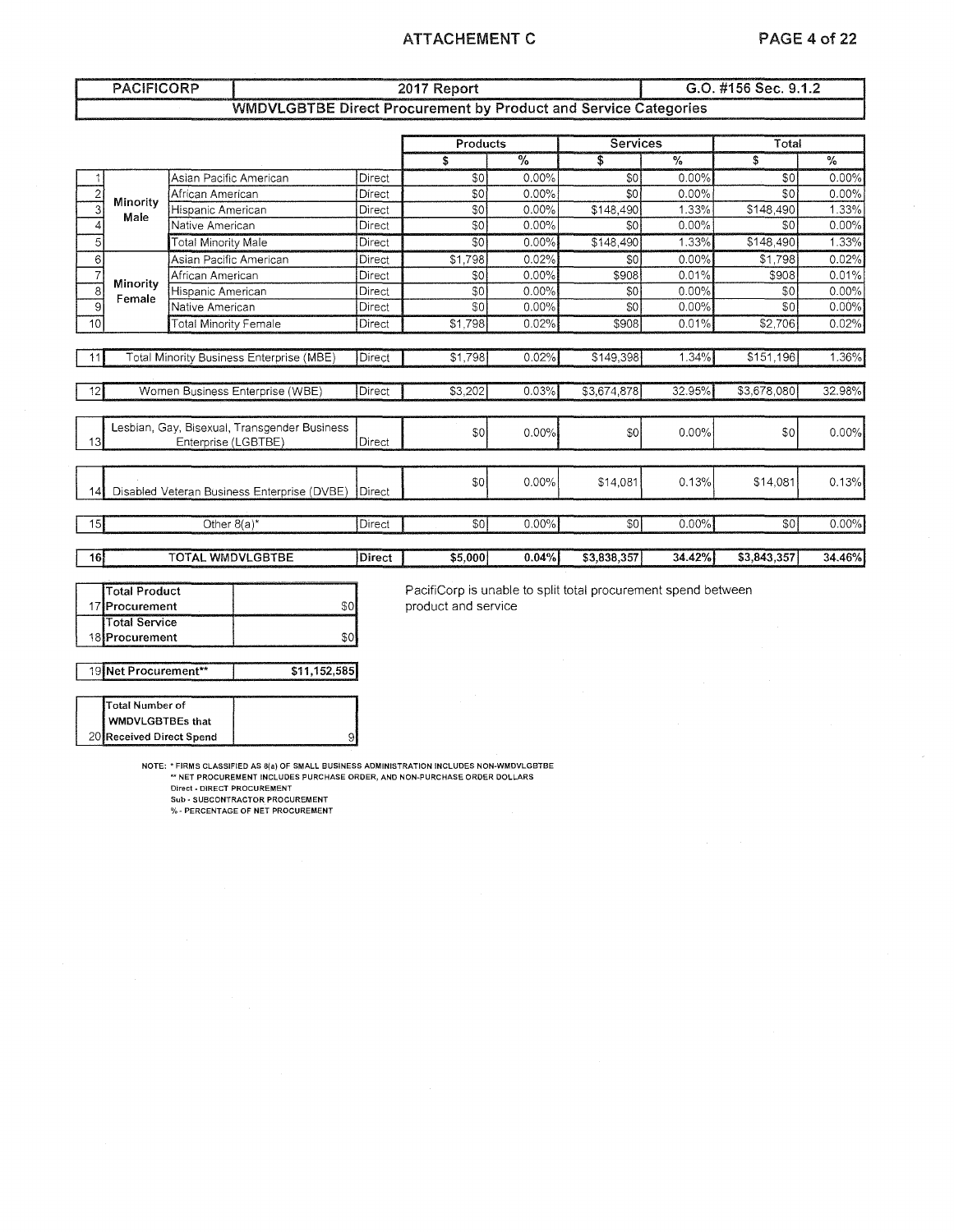### ATTACHMENT C PAGE 5 of 22

|                 | <b>PACIFICORP</b>                           |                                                                               |     | G.O. #156 Sec. 9.1.2<br>2017 Report |          |                 |          |                 |          |  |
|-----------------|---------------------------------------------|-------------------------------------------------------------------------------|-----|-------------------------------------|----------|-----------------|----------|-----------------|----------|--|
|                 |                                             | <b>WMDVLGBTBE Subcontractor Procurement by Product and Service Categories</b> |     |                                     |          |                 |          |                 |          |  |
|                 |                                             |                                                                               |     | Products                            |          | <b>Services</b> |          | Total           |          |  |
|                 |                                             |                                                                               |     | \$                                  | %        | \$              | $\%$     | \$              | %        |  |
|                 |                                             | Asian Pacific American                                                        | Sub | \$0                                 | 0.00%    | \$0             | 0.00%    | \$0             | 0.00%    |  |
| $\overline{2}$  |                                             | African American                                                              | Sub | \$0                                 | $0.00\%$ | \$0             | 0.00%    | \$0             | 0.00%    |  |
| 3               | Minority<br>Male                            | Hispanic American                                                             | Sub | \$0                                 | 0.00%    | \$0             | 0.00%    | \$0             | 0.00%    |  |
| 4               |                                             | Native American                                                               | Sub | \$0                                 | 0.00%    | \$0             | 0.00%    | \$0             | 0.00%    |  |
| 5               |                                             | Total Minority Male                                                           | Sub | \$0                                 | 0.00%    | \$0             | 0.00%    | \$0             | 0.00%    |  |
| 6               |                                             | Asian Pacific American                                                        | Sub | \$0                                 | $0.00\%$ | \$0             | 0.00%    | \$0             | 0.00%    |  |
| $\overline{7}$  |                                             | African American                                                              | Sub | \$0                                 | $0.00\%$ | \$0             | $0.00\%$ | \$0             | 0.00%    |  |
| 8               | Minority                                    | Hispanic American                                                             | Sub | \$33,460                            | 0.30%    | \$0             | 0.00%    | \$33,460        | 0.30%    |  |
| 9               | Female                                      | Native American                                                               |     | \$0                                 | 0.00%    | \$0             | 0.00%    | \$0             | 0.00%    |  |
| 10 <sup>1</sup> |                                             | <b>Total Minority Female</b>                                                  | Sub | \$33,460                            | 0.30%    | SO.             | 0.00%    | \$33,460        | 0.30%    |  |
|                 |                                             |                                                                               |     |                                     |          |                 |          |                 |          |  |
|                 |                                             | <b>Total Minority Business Enterprise (MBE)</b>                               | Sub | \$33,460                            | 0.30%    | \$0             | 0.00%    | \$33,460        | 0.30%    |  |
| 12              |                                             | Women Business Enterprise (WBE)                                               | Sub | SO I                                | 0.00%    | \$0             | 0.00%    | \$0             | $0.00\%$ |  |
|                 |                                             |                                                                               |     |                                     |          |                 |          |                 |          |  |
| 13              |                                             | Lesbian, Gay, Bisexual, Transgender Business<br>Enterprise (LGBTBE)           | Sub | 30                                  | 0.00%    | \$0             | 0.00%    | \$0             | 0.00%    |  |
|                 |                                             |                                                                               |     |                                     |          |                 |          |                 |          |  |
| 14              | Disabled Veteran Business Enterprise (DVBE) |                                                                               | Sub | \$0                                 | 0.00%    | \$0             | 0.00%    | SO <sub>2</sub> | 0.00%    |  |
| 15              |                                             | Other $8(a)^*$                                                                | Sub | \$0                                 | $0.00\%$ | \$0             | 0.00%    | \$0             | $0.00\%$ |  |
|                 |                                             |                                                                               |     |                                     |          |                 |          |                 |          |  |
| 16              |                                             | <b>TOTAL WMDVLGBTBE</b>                                                       | Sub | \$33,460                            | 0.30%    | \$0             | 0.00%    | \$33,460        | 0.30%    |  |
|                 |                                             |                                                                               |     |                                     |          |                 |          |                 |          |  |

| 19 Net Procurement** | \$11,152,585 |
|----------------------|--------------|
| 18 Procurement       |              |
| <b>Total Service</b> |              |
| 17 Procurement       |              |
| Total Product        |              |

PacifiCorp is unable to split total procurement spend between product and service

 $\sim$ 

NOTE: \* FIRMS CLASSIFIED AS 8(a) OF SMALL BUSINESS ADMINISTRATION INCLUDES NON-WMDVLGBTBE<br>\*\* NET PROCUREMENT INCLUDES PURCHASE ORDER, AND NON-PURCHASE ORDER DOLLARS<br>Direct - DIRECT PROCUREMENT<br>Sub - SUBCONTRACTOR PROCUREME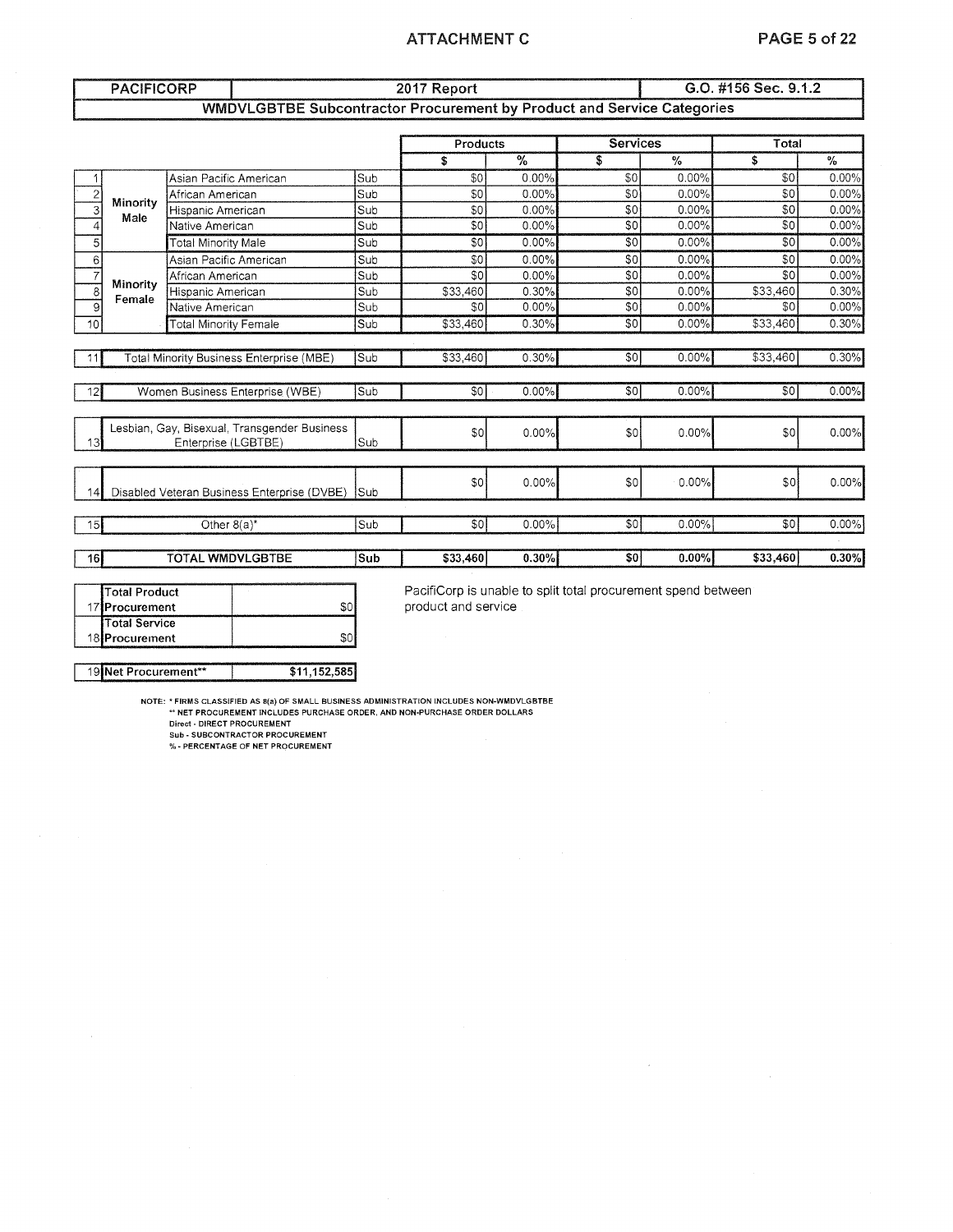### ATTACHMENT C PAGE 6 of 22

| PACIFICORP                                                                                 |      |                        |      |        | 2017 Report |        |      |                 | G. O. #156 Sec 9.1.2                                     |                          |                                                              |                                                |                 |                   |         |
|--------------------------------------------------------------------------------------------|------|------------------------|------|--------|-------------|--------|------|-----------------|----------------------------------------------------------|--------------------------|--------------------------------------------------------------|------------------------------------------------|-----------------|-------------------|---------|
|                                                                                            |      |                        |      |        |             |        |      |                 | WMDVLGBTBE Procurement by Standard Industrial Categories |                          |                                                              |                                                |                 |                   |         |
| PacifiCorp does not track procurements by SIC code<br>African American   Hispanic American |      |                        |      |        |             |        |      |                 | Minority<br><b>Business</b>                              | Women<br><b>Business</b> | Lesbian, Gay,<br>Bisexual,<br>Transgender<br><b>Business</b> | <b>Disabled</b><br>Veterans<br><b>Business</b> | $\sim 10^{-11}$ | <b>Contractor</b> |         |
|                                                                                            |      | Asian Pacific American |      |        |             |        |      | Native American | Enterprise                                               | Enterprise               | Enterprise                                                   | Enterprise                                     | Other 8(a)**    | Total             | Total   |
| <b>SIC Category</b>                                                                        | Male | Female                 | Male | Female | Male        | Female | Male | Female          | (MBE)                                                    | (WBE)                    | (LGBTBE)                                                     | (DVBE)                                         |                 | WMDVLGBTBE        | Dollars |
| Category 1                                                                                 |      |                        |      |        |             |        |      |                 |                                                          |                          |                                                              |                                                |                 |                   |         |
| \$<br>Category 2                                                                           |      |                        |      |        |             |        |      |                 |                                                          |                          |                                                              |                                                |                 |                   |         |
| $\left  \cdot \right $<br>Category 3<br>$\frac{9}{6}$                                      |      |                        |      |        |             |        |      |                 |                                                          |                          |                                                              |                                                |                 |                   |         |
| \$<br>Category 4                                                                           |      |                        |      |        |             |        |      |                 |                                                          |                          |                                                              |                                                |                 |                   |         |
| \$<br>Category 5                                                                           |      |                        |      |        |             |        |      |                 |                                                          |                          |                                                              |                                                |                 |                   |         |
| \$<br>Category 6                                                                           |      |                        |      |        |             |        |      |                 |                                                          |                          |                                                              |                                                |                 |                   |         |
| \$<br>Category 7                                                                           |      |                        |      |        |             |        |      |                 |                                                          |                          |                                                              |                                                |                 |                   |         |
| \$<br>Category 8                                                                           |      |                        |      |        |             |        |      |                 |                                                          |                          |                                                              |                                                |                 |                   |         |
| \$<br>Category 9                                                                           |      |                        |      |        |             |        |      |                 |                                                          |                          |                                                              | $\epsilon$                                     |                 |                   |         |
| \$<br>Category 10<br>$\overline{\mathcal{C}}$                                              |      |                        |      |        |             |        |      |                 |                                                          |                          |                                                              |                                                |                 |                   |         |
|                                                                                            |      |                        |      |        |             |        |      |                 |                                                          |                          |                                                              |                                                |                 |                   |         |
| \$<br><b>TOTAL</b><br>$\overline{\mathbf{a}'}$                                             |      |                        |      |        |             |        |      |                 |                                                          |                          |                                                              |                                                |                 |                   |         |

| Total Product Procurement |  |
|---------------------------|--|
|                           |  |
| Total Service Procurement |  |

PacifiCorp is unable to split total procurement spend between product and service

Net Procurement\*\*\* **12.2.585** PacifiCorp does not track procurements by SIC code

NOTE:•FIRMS WITH MULIT MINORITY OWNERSHIP STATUS

.. FIRMS CLASSIFIED AS S(a) OF SMALL BUSINESS ADMINISTRATION INCLUDES NON-WMDVLGBTBE \*\*\*NET PROCUREMENT INCLUDES PURCHASE ORDER AND NON-PURCHASE ORDER DOLLARS TOTAL DOLLARS· TOTAL PROCUREMENT DOLLAR AMOUNT IN THE SPECIFIC SIC CATEGORY % w **PERCENTAGE OF TOTAL DOLLARS** 

 $\bar{1}$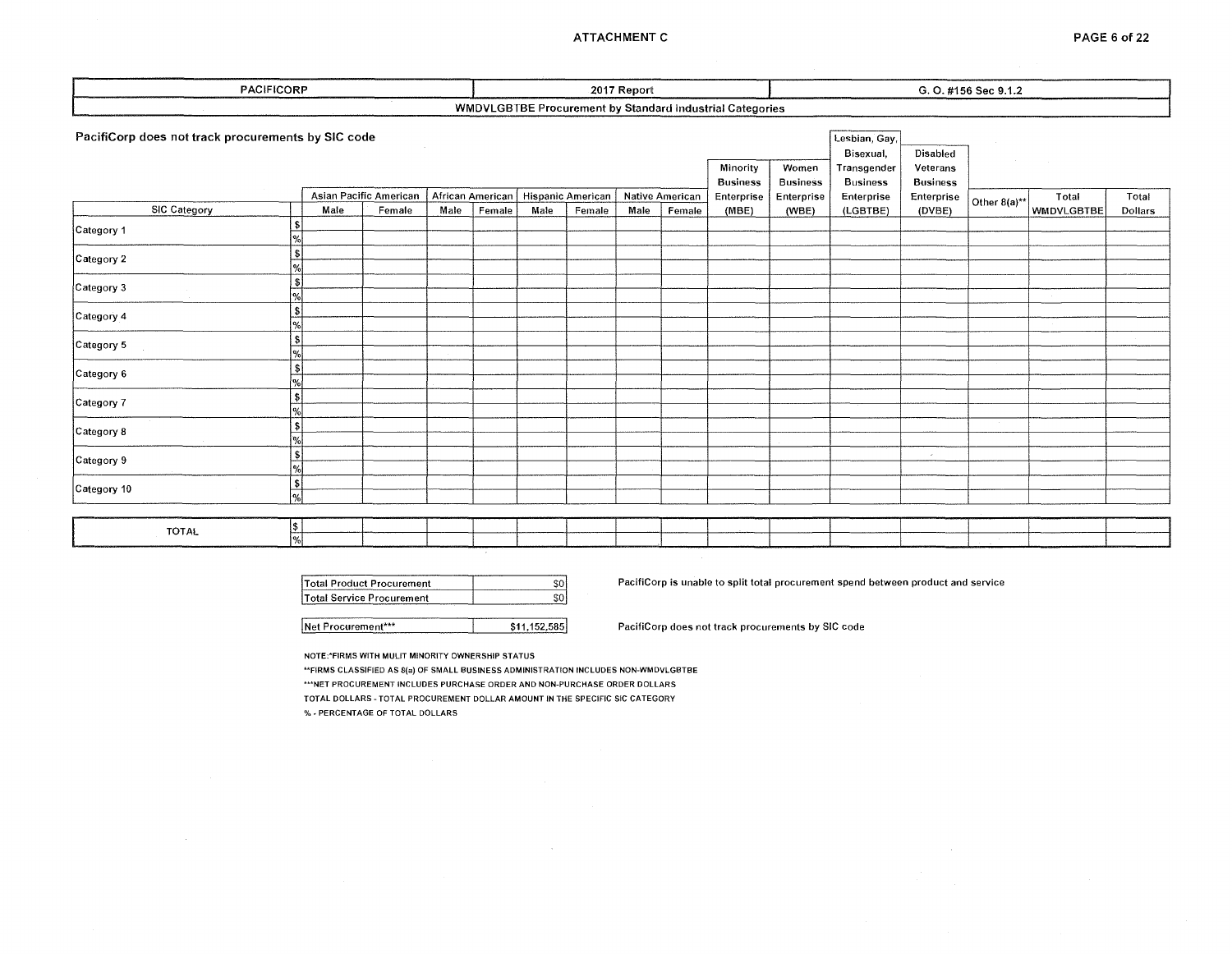### ATTACHMENT C PAGE 7 of 22

| <b>PACIFICORP</b> | 2017 ୮<br>: Repon                    | $D.06 - 11 - 028$<br>.2 (D.11)<br>11-05-019 &<br>- 415.<br>Sar 91 |
|-------------------|--------------------------------------|-------------------------------------------------------------------|
| . .               | $\cdots$<br>$\overline{\phantom{a}}$ | $\sim$                                                            |

### Number of WMDVLGBTBE Suppliers and Revenue Reported to the Clearinghouse

|                    |                                | Data on Number of Suppliers |               |             |                |                    |            |                               |               |             |                |                    |  |  |
|--------------------|--------------------------------|-----------------------------|---------------|-------------|----------------|--------------------|------------|-------------------------------|---------------|-------------|----------------|--------------------|--|--|
|                    | <b>Revenue Reported to CHS</b> |                             |               |             |                |                    |            | Utility-Specific 2017 Summary |               |             |                |                    |  |  |
| # WMDVLGBTBEs      | MBE                            | <b>WBE</b>                  | <b>LGBTBE</b> | <b>DVBE</b> | Other $8(a)^*$ | <b>Grand Total</b> | <b>MBE</b> | <b>WBE</b>                    | <b>LGBTBE</b> | <b>DVBE</b> | Other $8(a)^*$ | <b>Grand Total</b> |  |  |
| Under \$1 million  |                                |                             |               |             |                |                    |            |                               |               |             |                |                    |  |  |
| Under \$5 million  |                                |                             |               |             |                |                    |            |                               |               |             |                |                    |  |  |
| Under \$10 million |                                |                             |               |             |                |                    |            |                               |               |             |                |                    |  |  |
| Above \$10 million |                                |                             |               |             |                |                    |            |                               |               |             |                |                    |  |  |
| <b>TOTAL</b>       |                                |                             |               |             |                |                    |            |                               |               |             |                |                    |  |  |

|                       | <b>Revenue and Payment Data</b> |               |        |                                |             |                               |            |             |        |             |                |                    |  |
|-----------------------|---------------------------------|---------------|--------|--------------------------------|-------------|-------------------------------|------------|-------------|--------|-------------|----------------|--------------------|--|
|                       |                                 |               |        | <b>Revenue Reported to CHS</b> |             | Utility-Specific 2017 Summary |            |             |        |             |                |                    |  |
| <b>WWDVLGBTBE \$M</b> | <b>MBE</b>                      | WBE           | LGBTBE | <b>DVBE</b>                    | Other 8(a)* | <b>Grand Total</b>            | <b>MBE</b> | <b>WBE</b>  | LGBTBE | <b>DVBE</b> | Other $8(a)^*$ | <b>Grand Total</b> |  |
| Under \$1 million     | \$904,107                       |               |        |                                |             | \$904.107                     | \$184.656  | \$65,157    |        | \$14.081    |                | \$263,894          |  |
| Under \$5 million     | \$3,410,120                     | \$3,080,031   |        |                                |             | \$6.490.151                   |            | \$3,612,923 |        |             |                | \$3,612,923        |  |
| Under \$10 million    |                                 | \$7.510.027   |        |                                |             | \$7,510,027                   |            |             |        |             |                |                    |  |
| Above \$10 million    | \$5,118,062,982                 | \$118,000,000 |        |                                |             | \$5,236,062,982               |            |             |        |             |                |                    |  |
| <b>TOTAL</b>          | \$5,122,377,209                 | \$128,590,058 |        |                                |             | \$5,250,967,267               | \$184,656  | \$3,678,080 |        | \$14,081    |                | \$3,876,817        |  |

NOTE: •FIRMS CLASSIFIED AS B(a) OF SMALL BUSINESS ADMINISTRATION INCLUDES NON-WMDVLGBTBE

CHS: SUPPLIER CLEARINGHOUSE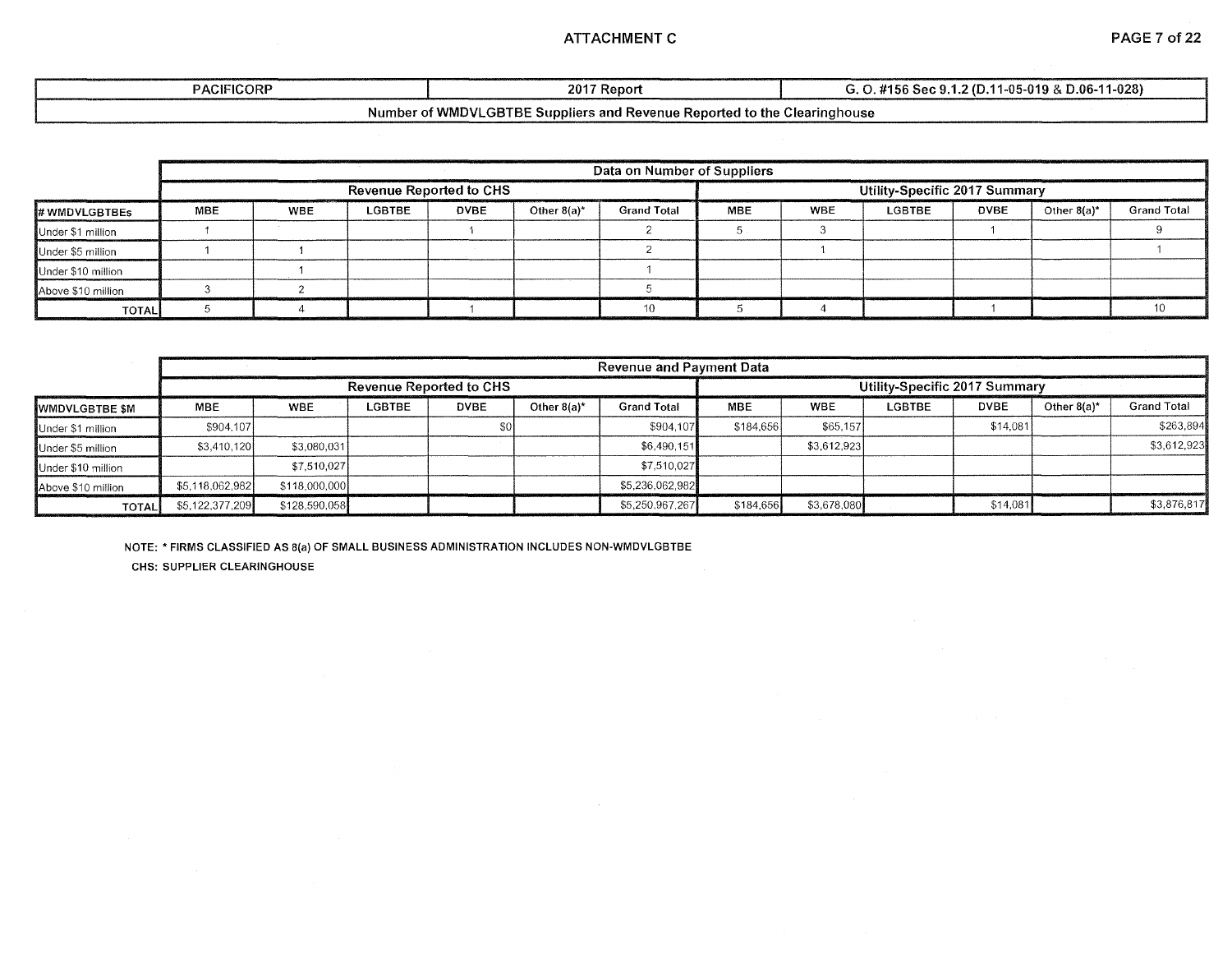# ATTACHMENT C PAGE 8 of 22

| <b>PACIFICORP</b> | 2017 Report                                           | G.O. #156 Sec. 9.1.2 |
|-------------------|-------------------------------------------------------|----------------------|
|                   | Description of WMDVLGBTBEs with CA Majority Workforce |                      |

PacifiCorp is unable to determine the number of WMDVLGBTBEs who have the majority of their workforce working in California.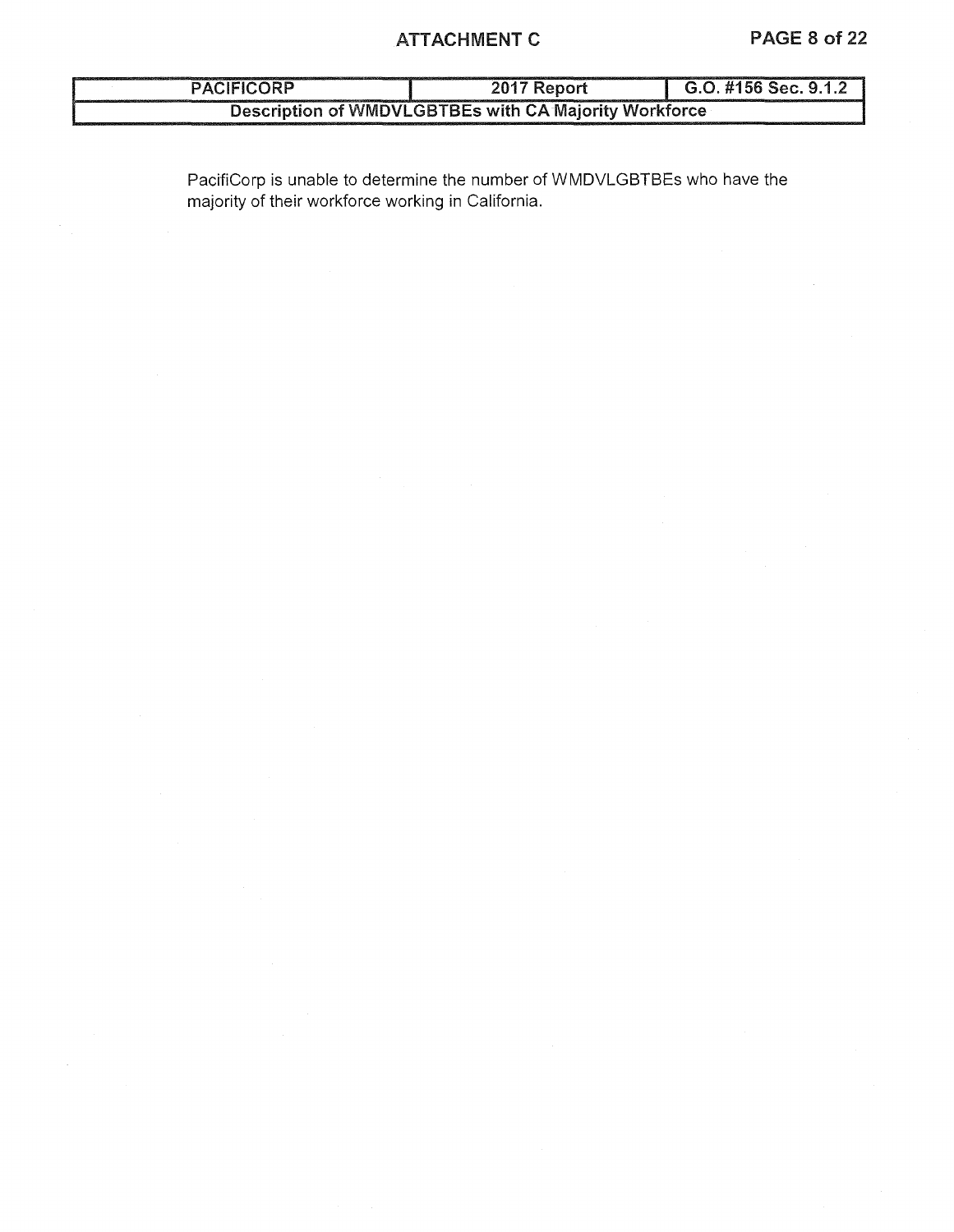# ATTACHMENT C PAGE 9 of 22

# PACIFICORP 2017 Report G.O. #156 Sec. 9.1.3 WMDVLGBTBE Program Expenses

| <b>Expense Category</b>   | Year (Actual) |  |  |  |  |
|---------------------------|---------------|--|--|--|--|
| Wages                     | \$26,000      |  |  |  |  |
| Other Employee Expenses   | \$2,500       |  |  |  |  |
| Program Expenses          | \$3,579       |  |  |  |  |
| <b>Reporting Expenses</b> |               |  |  |  |  |
| Training                  | ፍር            |  |  |  |  |
| Consultants               | SO.           |  |  |  |  |
| Otheri                    | \$8,500       |  |  |  |  |
| ΤΩΤΔΙ                     | \$40.57       |  |  |  |  |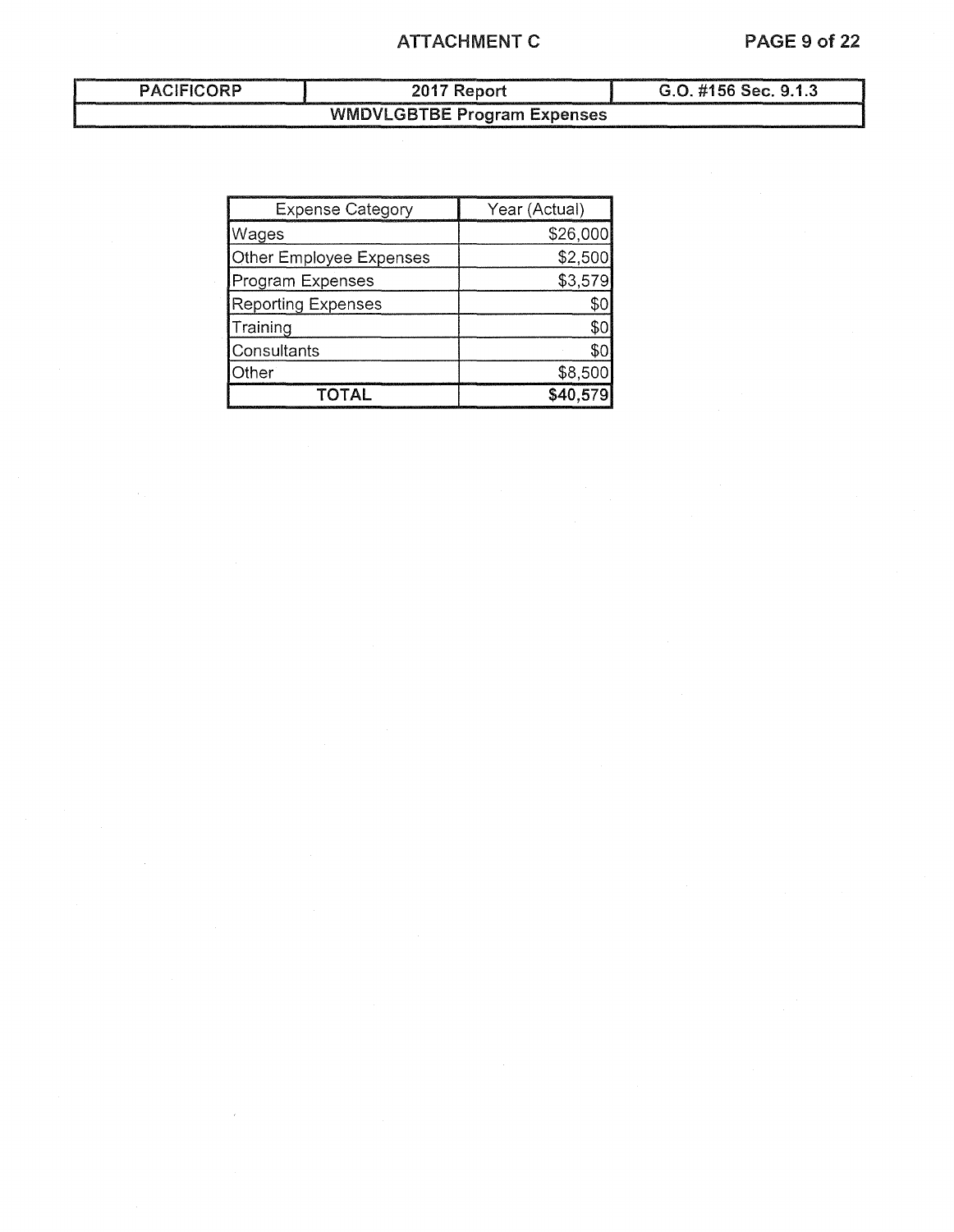### ATTACHMENT C PAGE 10 of 22

# PACIFICORP 2017 Report G.O. #156 Sec. 9.1.4 Description of Progress in Meeting or Exceeding Set Goals

PacifiCorp significantly exceeded its goal of 5%, reaching 34.76% awarded to diversity suppliers in 2017. This is due solely to one woman-owned vendor providing vegetation management services. The work awarded to this vendor in 2017 totaled approximately \$3.68 million. This represents 33% of all procurement dollars spent in California, and 95% of all work awarded to diversity suppliers. While this is an extremely positive outcome for 2017, it illustrates the difficulty PacifiCorp faces in awarding work to diversity suppliers in northern California.

Unfortunately, this vendor has not been as competitively priced as 2018 work has been competitively bid. PacifiCorp currently anticipates a total award of approximately \$800k to this vendor for 2018. Assuming overall spend in California remains relatively flat, this will result in approximately 7% awarded spend to diversity suppliers in 2018.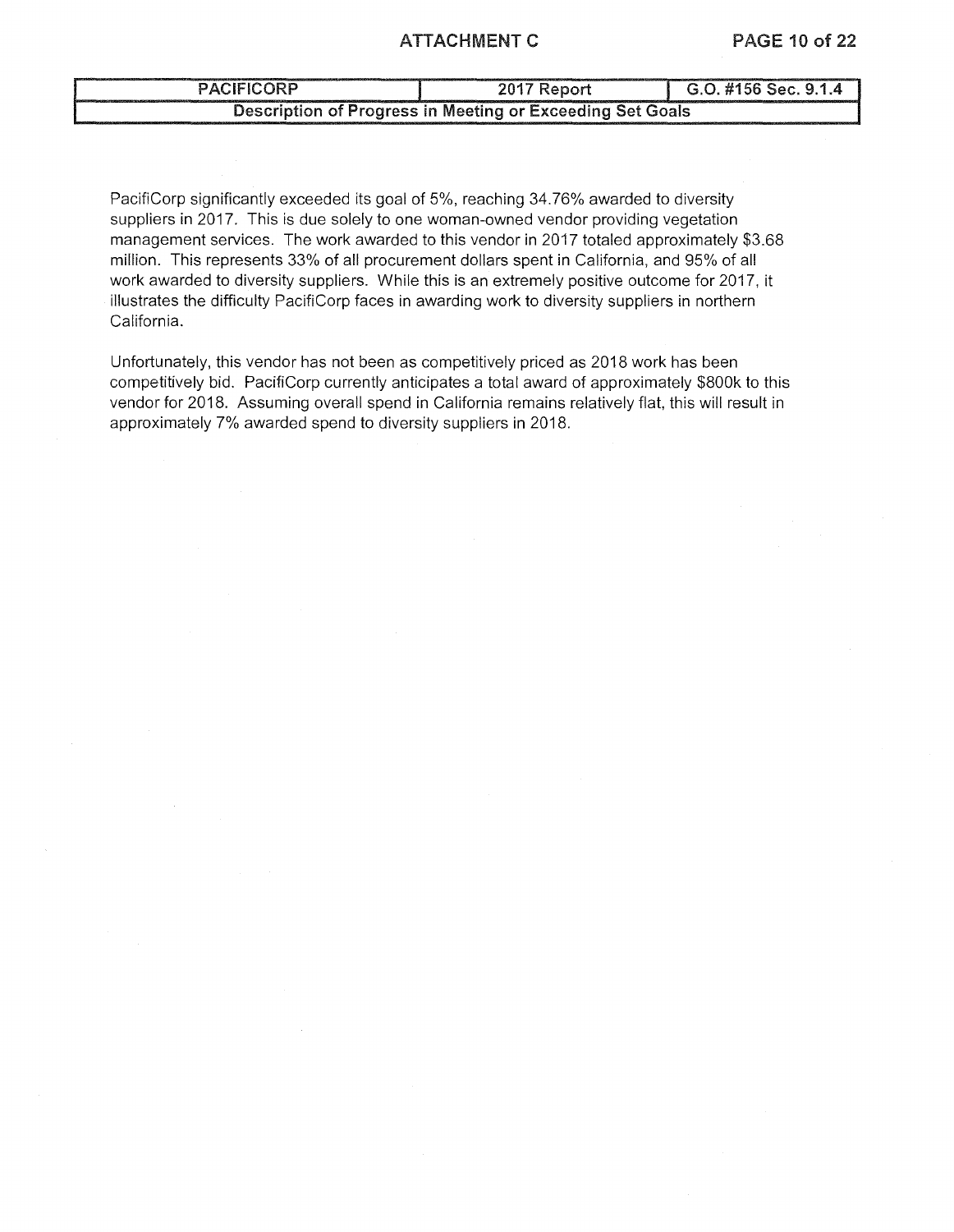### ATTACHMENT C PAGE 11 of 22

| PACIFICORI |  |  |  |  |  |
|------------|--|--|--|--|--|
|------------|--|--|--|--|--|

PACIFICORP 2017 Report G.O. #156 Sec. 9.1.4

# WMDVLGBTBE Results and Goals

|  |  | O. #156 Sec. 9.1.4 |  |
|--|--|--------------------|--|
|  |  |                    |  |

| Category                                                                      | 2017 Results | 2018 Goals | # Registered Vendors<br>in our territory |
|-------------------------------------------------------------------------------|--------------|------------|------------------------------------------|
| <b>Minority Men</b>                                                           | 1.33%        | $-0.50\%$  | 8                                        |
| <b>Minority Women</b>                                                         | 0.32%        | 0.50%      |                                          |
| <b>Minority Business Enterprise</b><br>(MBE)                                  | 1.66%        | 1.00%      | 10 <sup>1</sup>                          |
| Women Business Enterprise<br>(WBE)                                            | 32.98%       | 4.00%      | 14                                       |
| Lesbian, Gay, Bisexual,<br><b>Transgender Business Enterprise</b><br>(LGBTBE) | $0.00\%$     | 0.50%      |                                          |
| <b>Disabled Veteran Business</b><br>(DVBE)                                    | 0.13%        | 0.50%      |                                          |
| <b>TOTAL WMDVLGBTBE</b>                                                       | 34.76%       | 6.00%      | 24                                       |

% - PERCENTAGE OF NET PROCUREMENT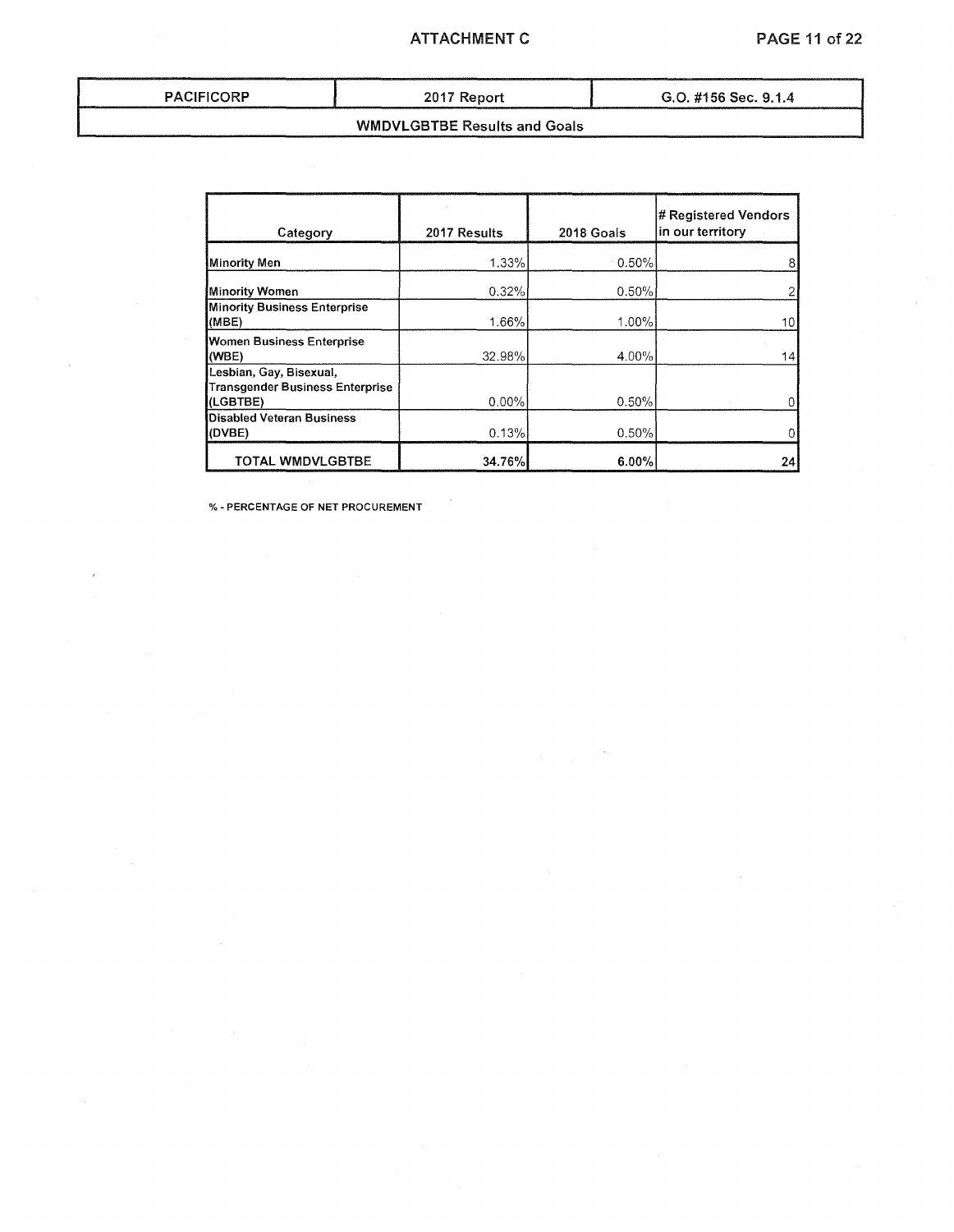# ATTACHMENT C PAGE 12 of 22

| <b>PACIFICORP</b>                                                        | 2017 Report | G.O. #156 Sec. 9.1.5 |  |  |  |
|--------------------------------------------------------------------------|-------------|----------------------|--|--|--|
| Description of Prime Contractor Utilization of WMDVLGBTBE Subcontractors |             |                      |  |  |  |

PacifiCorp continues to encourage prime contractors to subcontract with diversity suppliers. Primes are required to submit a supplier diversity plan with each proposal, including confirmation that they have contacted suppliers of diversity and obtained their commitment to participate.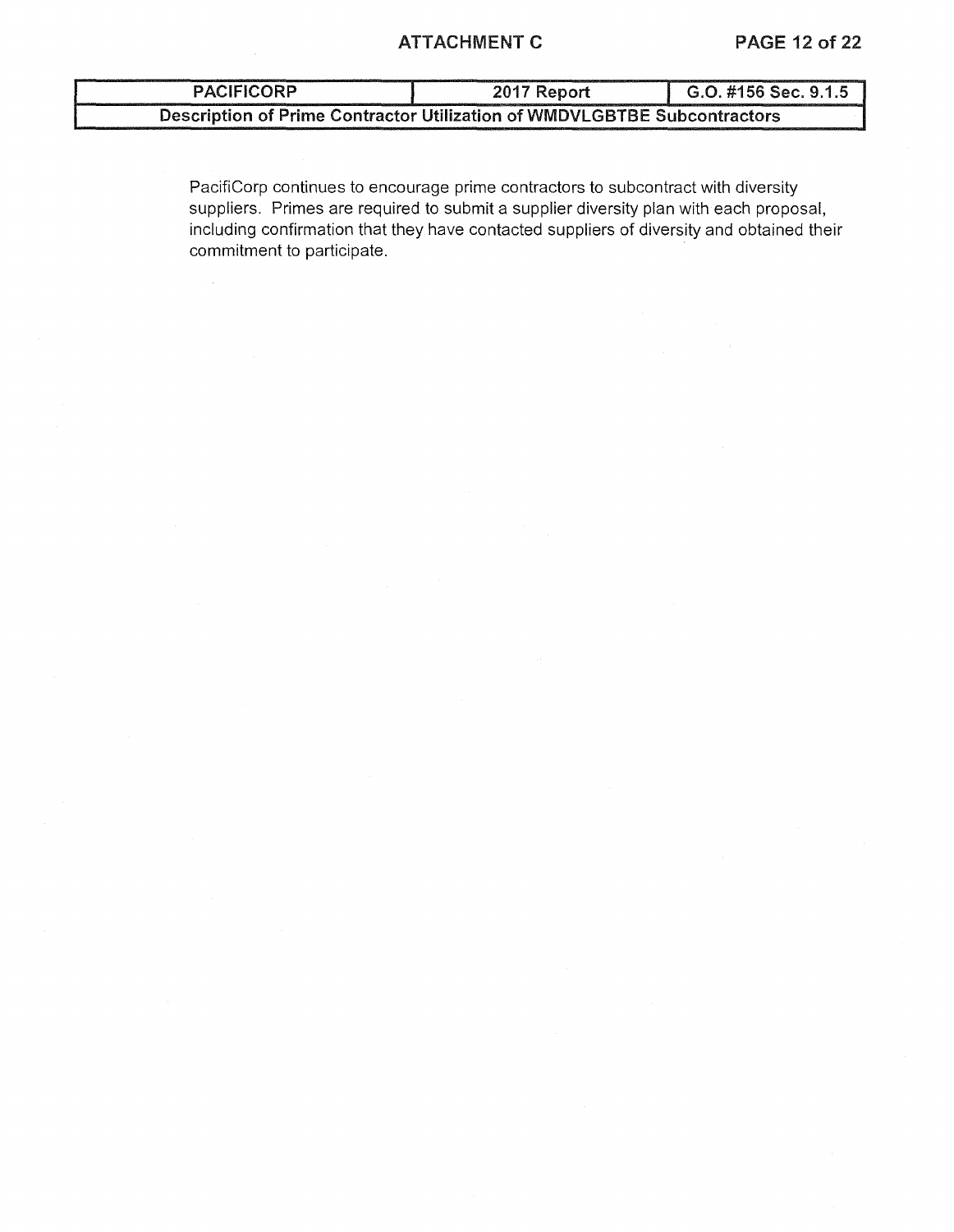# ATTACHMENT C PAGE 13 of 22

# PACIFICORP 1 2017 Report 1 G.O. #156 Sec. 9.1.5 Summary of Prime Contractor Utilization of WMDVLGBTBE Subcontractors

|                   | Minority<br><b>Minority</b><br>Male<br>Female |               | Minority<br><b>Business</b><br>Enterprise<br>(MBE) | Women<br><b>Business</b><br><b>Enterprise</b><br>(WBE) | Lesbian, Gay,<br>Bisexual,<br>Transgender<br><b>Business</b><br><b>Enterprise</b><br>(LGBTBE) | <b>Disabled</b><br><b>Veterans</b><br><b>Business</b><br><b>Enterprise</b><br>(DVBE) | Other $8(a)^*$ | <b>TOTAL</b><br>WMDVLGBTBE |
|-------------------|-----------------------------------------------|---------------|----------------------------------------------------|--------------------------------------------------------|-----------------------------------------------------------------------------------------------|--------------------------------------------------------------------------------------|----------------|----------------------------|
| Direct \$         | \$0]                                          | \$33,460      | \$33,460                                           | \$0]                                                   | $\frac{1}{2}$                                                                                 | 50                                                                                   | \$0            | \$33,460                   |
| Subcontracting \$ | \$0]                                          | $\frac{1}{2}$ | \$0]                                               | 50                                                     | \$0                                                                                           | \$0                                                                                  | \$0            | \$0]                       |
| Total \$          | \$0]                                          | \$33,460      | \$33,460]                                          | \$٥                                                    | \$0                                                                                           | \$0]                                                                                 | \$0            | \$33,460                   |

| Direct %         | $0.00\%$ | $0.30\%$ | 0.30%    | $0.00\%$ | $0.00\%$ | ა.oo%I   | 0.00%    | ე.30%    |
|------------------|----------|----------|----------|----------|----------|----------|----------|----------|
| Subcontracting % | $0.00\%$ | $0.00\%$ | $0.00\%$ | $0.00\%$ | $0.00\%$ | 0.00%    | 0.00%    | $0.00\%$ |
| Total %          | $0.00\%$ | $0.30\%$ | $0.30\%$ | $0.00\%$ | $0.00\%$ | $0.00\%$ | $0.00\%$ | $0.30\%$ |

| <b>INet Procurement**</b> | \$11,152,585 |
|---------------------------|--------------|
|                           |              |

NOTE: \*FIRMS CLASSIFIED AS 8(a) OF SMALL BUSINESS ADMINISTRATION INCLUDES NON-WMDVLGBTBE

\*\*NET PROCUREMENT INCLUDES PURCHASE ORDER AND NON-PURCHASE ORDER DOLLARS

%- PERCENTAGE OF NET PROCUREMENT

Direct - DIRECT PROCUREMENT

Sub-SUBCONTRACTOR PROCUREMENT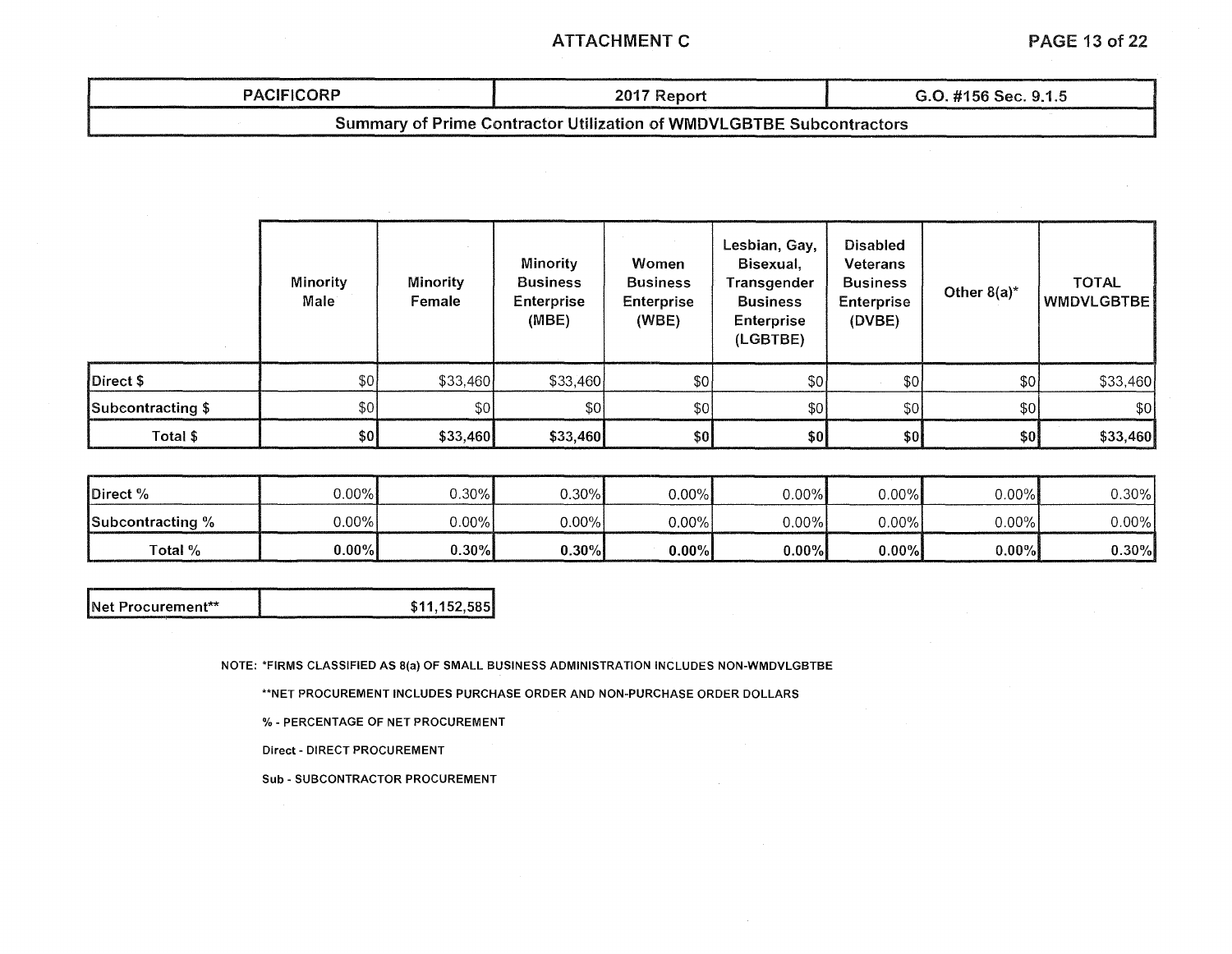# ATTACHMENT C PAGE 14 of 22

# PACIFICORP 2017 Report G.O. #156 Sec. 9.1.6 A List of WMDVLGBTBE Complaints Received and Current Status

PacifiCorp is not aware of any WMDVLGBTBE complaints during 2017.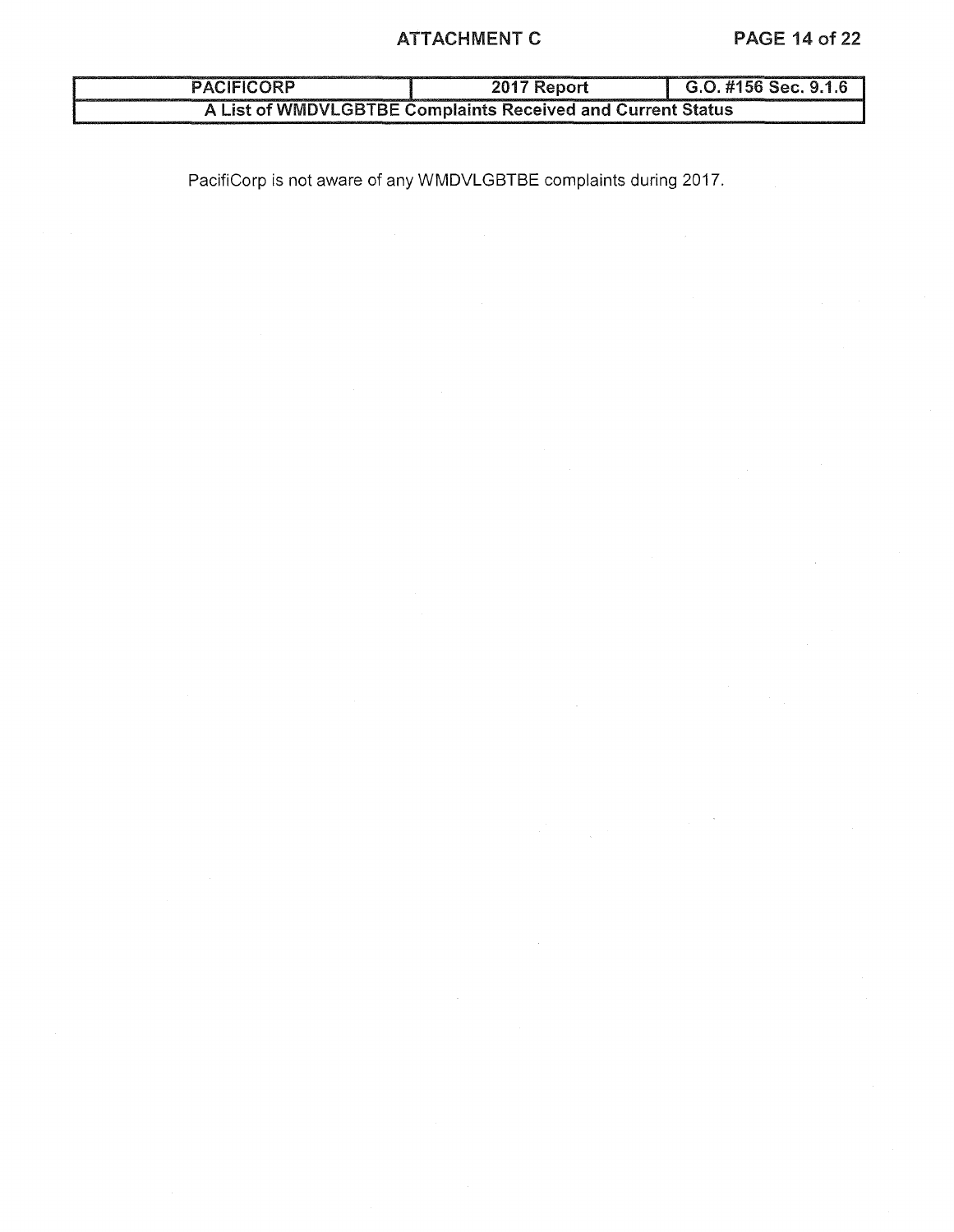# PACIFICORP 2017 Report G.O. #156 Sec. 9.1.7 Description of Efforts to Recruit WMDVLGBTBE Suppliers in low Utilization Categories

PacifiCorp's internal and external program activities described in section 9.1.1 are aimed at recruiting WMDVLGBTBE suppliers of products or services in procurement categories where WMDVLGBTBE use has been low as well as in all other procurement categories.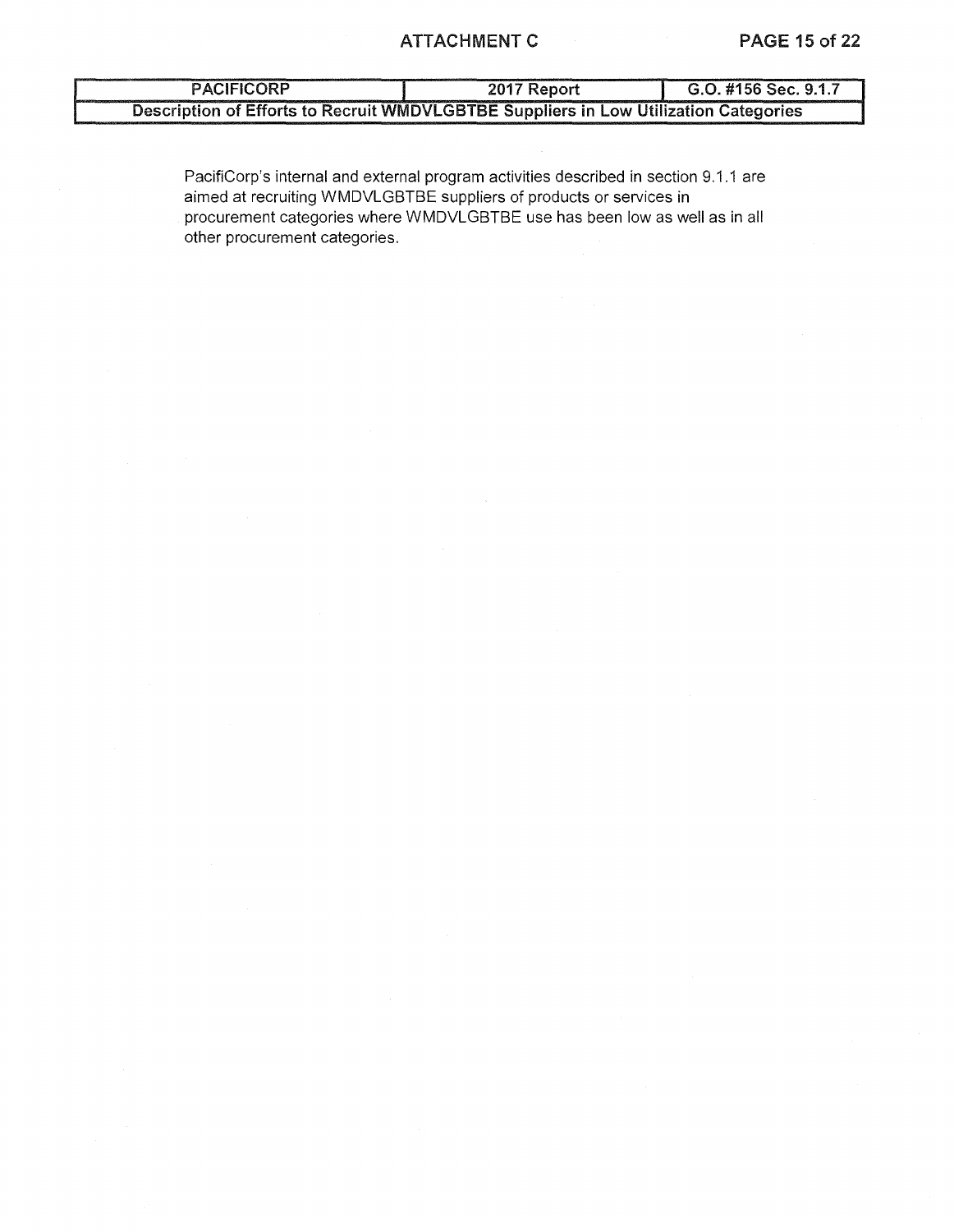# ATTACHMENT C PAGE 16 of 22

# PACIFICORP 2017 Report G.O. #156 Sec. 9.1.11 WMDVLGBTBE Fuel Procurement

Not Applicable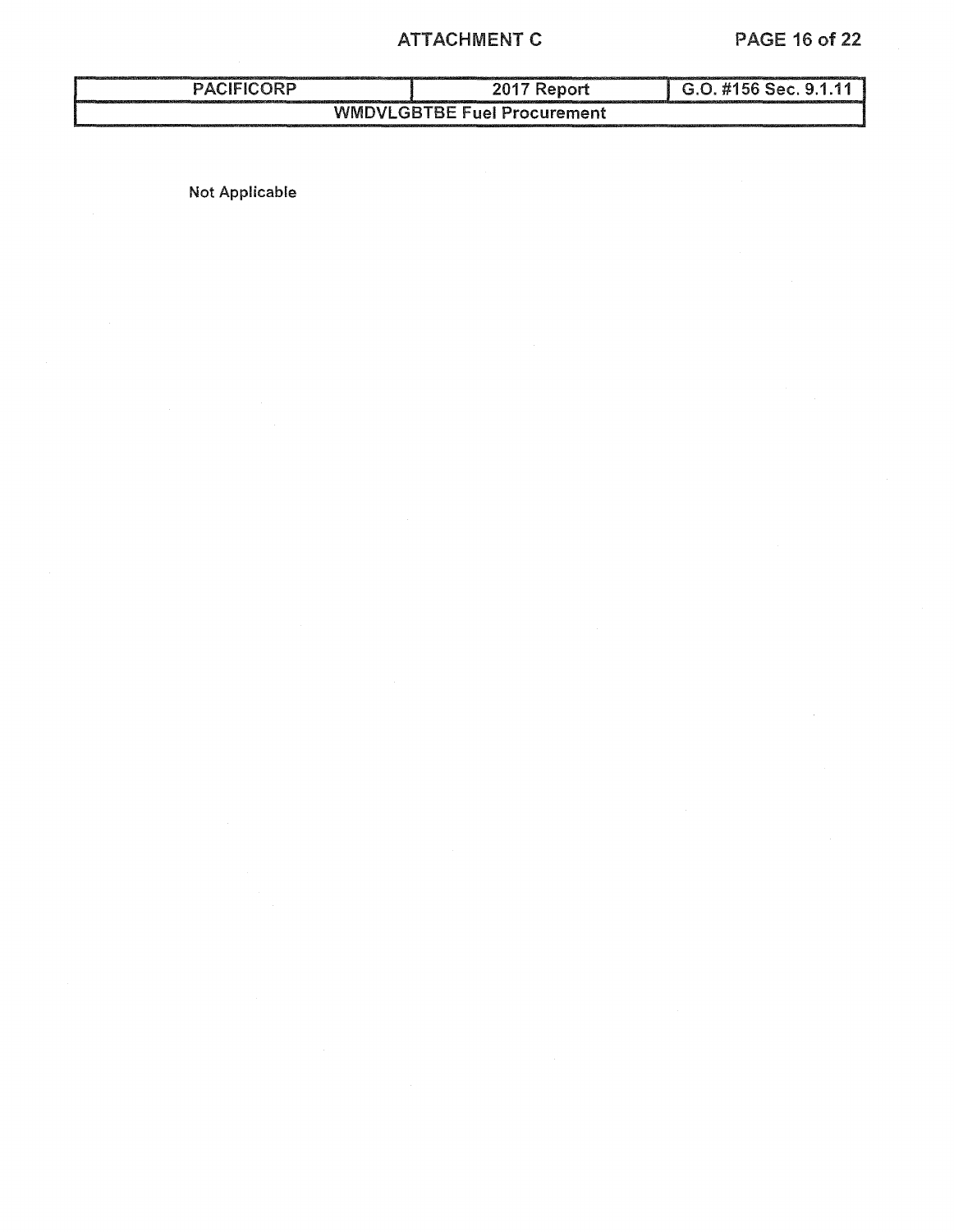$\sim$ 

| <b>PACIFICORP</b> | 2017 Report                                                                                                |  | $G.0.4156$ Sec.<br>$\approx$ 10.1. |  |  |  |  |  |  |  |
|-------------------|------------------------------------------------------------------------------------------------------------|--|------------------------------------|--|--|--|--|--|--|--|
|                   | MID. AND '<br>WMDVLGBTBE<br>c Annual SHORT<br>∠LONG-TERM ′<br>. Service Category<br>l Goals by Product and |  |                                    |  |  |  |  |  |  |  |

|             |                                                    |                                                 | Short-Term [Year]                                                                      |                                                                 |            | Mid-Term [Year]                                    |                                                 |                                                                                        |                                                                 |                   |                                                    | Long-Term [Year]                                |                                                                                               |                                                                        |            |
|-------------|----------------------------------------------------|-------------------------------------------------|----------------------------------------------------------------------------------------|-----------------------------------------------------------------|------------|----------------------------------------------------|-------------------------------------------------|----------------------------------------------------------------------------------------|-----------------------------------------------------------------|-------------------|----------------------------------------------------|-------------------------------------------------|-----------------------------------------------------------------------------------------------|------------------------------------------------------------------------|------------|
|             | Minority<br><b>Business</b><br>Enterprise<br>(MBE) | Women<br><b>Business</b><br>Enterprise<br>(WBE) | Lesbian, Gay,<br>Bisexual,<br>Transgender<br><b>Business</b><br>Enterprise<br>(LGBTBE) | Disabled<br>Veterans<br><b>Business</b><br>Enterprise<br>(DVBE) | WMDVLGBTBE | Minority<br><b>Business</b><br>Enterprise<br>(MBE) | Women<br><b>Business</b><br>Enterprise<br>(WBE) | Lesbian, Gay,<br>Bisexual,<br>Transgender<br><b>Business</b><br>Enterprise<br>(LGBTBE) | Disabled<br>Veterans<br><b>Business</b><br>Enterprise<br>(DVBE) | <b>WMDVLGBTBE</b> | Minority<br><b>Business</b><br>Enterprise<br>(MBE) | Women<br><b>Business</b><br>Enterprise<br>(WBE) | Lesbian, Gay,<br>Bisexual.<br>Transgender<br><b>Business</b><br><b>Enterprise</b><br>(LGBTBE) | <b>Disabled</b><br>Veterans<br><b>Business</b><br>Enterprise<br>(DVBE) | WMDVLGBTBE |
| Products    |                                                    |                                                 |                                                                                        |                                                                 |            |                                                    |                                                 |                                                                                        |                                                                 |                   |                                                    |                                                 |                                                                                               |                                                                        |            |
| Category 1  | 0.00%                                              | $0.00\%$                                        | 0.00%                                                                                  | $0.00\%$                                                        | 0.00%      | 0.00%                                              | 0.00%                                           | 0.00%                                                                                  | 0.00%                                                           | 0.00%             | $0.00\%$                                           | 0.00%                                           | $0.00\%$                                                                                      | 0.00%                                                                  | 0.00%      |
| Category 2  | 0.00%                                              | 0.00%                                           | 0.00%                                                                                  | $0.00\%$                                                        | $0.00\%$   | 0.00%                                              | 0.00%                                           | 0.00%                                                                                  | 0.00%                                                           | 0.00%             | 0.00%                                              | 0.00%                                           | 0.00%                                                                                         | $0.00\%$                                                               | 0.00%      |
| Category 3  | 0.00%                                              | 0.00%                                           | 0.00%                                                                                  | $0.00\%$                                                        | 0.00%      | $0.00\%$                                           | 0.00%                                           | 0.00%                                                                                  | 0.00%                                                           | 0.00%             | 0.00%                                              | 0.00%                                           | 0.00%                                                                                         | 0.00%                                                                  | 0.00%      |
| Category 4  | $0.00\%$                                           | 0.00%                                           | $0.00\%$                                                                               | 0.00%                                                           | 0.00%      | 0.00%                                              | 0.00%                                           | 0.00%                                                                                  | 0.00%                                                           | 0.00%             | 0.00%                                              | 0.00%                                           | 0.00%                                                                                         | $0.00\%$                                                               | 0.00%      |
| Category 5  | 0.00%                                              | 0.00%                                           | 0.00%                                                                                  | $0.00\%$                                                        | $0.00\%$   | $0.00\%$                                           | $0.00\%$                                        | 0.00%                                                                                  | 0.00%                                                           | 0.00%             | 0.00%                                              | 0.00%                                           | 0.00%                                                                                         | 0.00%                                                                  | 0.00%      |
| Category 6  | 0.00%                                              | 0.00%                                           | 0.00%                                                                                  | $0.00\%$                                                        | $0.00\%$   | 0.00%                                              | 0.00%                                           | 0.00%                                                                                  | 0.00%                                                           | 0.00%             | 0.00%                                              | 0.00%                                           | $0.00\%$                                                                                      | $0.00\%$                                                               | 0.00%      |
| Category 7  | 0.00%                                              | 0.00%                                           | 0.00%                                                                                  | $0.00\%$                                                        | $0.00\%$   | $0.00\%$                                           | 0.00%                                           | 0.00%                                                                                  | $0.00\%$                                                        | $0.00\%$          | 0.00%                                              | 0.00%                                           | 0.00%                                                                                         | $0.00\%$                                                               | 0.00%      |
| Category 8  | 0.00%                                              | $0.00\%$                                        | 0.00%                                                                                  | 0.00%                                                           | 0.00%      | $0.00\%$                                           | 0.00%                                           | 0.00%                                                                                  | 0.00%                                                           | $0.00\%$          | 0.00%                                              | 0.00%                                           | 0.00%                                                                                         | 0.00%                                                                  | 0.00%      |
| Category 9  | 0.00%                                              | 0.00%                                           | $0.00\%$                                                                               | $0.00\%$                                                        | $0.00\%$   | 0.00%                                              | 0.00%                                           | $0.00\%$                                                                               | 0.00%                                                           | 0.00%             | 0.00%                                              | 0.00%                                           | 0.00%                                                                                         | 0.00%                                                                  | 0.00%      |
| Category 10 | 0.00%                                              | 0.00%                                           | 0.00%                                                                                  | $0.00\%$                                                        | $0.00\%$   | $.0.00\%$                                          | 0.00%                                           | $0.00\%$                                                                               | 0.00%                                                           | 0.00%             | 0.00%                                              | 0.00%                                           | 0.00%                                                                                         | 0.00%                                                                  | 0.00%      |
| Subtotal    | $0.00\%$                                           | $0.00\%$                                        | $0.00\%$                                                                               | $0.00\%$                                                        | 0.00%      | 0.00%                                              | $0.00\%$                                        | 0.00%                                                                                  | $0.00\%$                                                        | 0.00%             | $0.00\%$                                           | 0.00%                                           | $0.00\%$                                                                                      | $0.00\%$                                                               | 0.00%      |

| Services     | Minority<br><b>Business</b><br>Enterprise<br>(MBE) | Women<br><b>Business</b><br>Enterprise<br>(WBE) | Lesbian, Gay,<br>Bisexual,<br>Transgender<br><b>Business</b><br>Enterprise<br>(LGBTBE) | Disabled<br>Veterans<br><b>Business</b><br>Enterprise<br>(DVBE) | <b>WMDVLGBTBE</b> | Minority<br><b>Business</b><br>Enterprise<br>(MBE) | Women<br><b>Business</b><br>Enterprise<br>(WBE) | Lesbian, Gay,<br>Bisexual,<br>Transgender<br>Business<br>Enterprise<br>(LGBTBE) | <b>Disabled</b><br>Veterans<br><b>Business</b><br>Enterprise<br>(DVBE) | WMDVLGBTBE | Minority<br><b>Business</b><br>Enterprise<br>(MBE) | Women<br><b>Business</b><br>Enterprise<br>(WBE) | Lesbian, Gay,<br>Bisexual,<br>Transgender<br><b>Business</b><br>Enterprise<br>(LGBTBE) | Disabled<br>Veterans<br><b>Business</b><br>Enterprise<br>(DVBE) | <b>WMDVLGBTBE</b> |
|--------------|----------------------------------------------------|-------------------------------------------------|----------------------------------------------------------------------------------------|-----------------------------------------------------------------|-------------------|----------------------------------------------------|-------------------------------------------------|---------------------------------------------------------------------------------|------------------------------------------------------------------------|------------|----------------------------------------------------|-------------------------------------------------|----------------------------------------------------------------------------------------|-----------------------------------------------------------------|-------------------|
| Other        | 1.00%                                              | 4.00%                                           | 0.50%                                                                                  | 0.50%                                                           | 6.00%             | 1.00%                                              | 4.00%                                           | 0.50%                                                                           | 0.50%                                                                  | 6.00%      | 1.00%                                              | 4.00%                                           | 0.50%                                                                                  | 0.50%                                                           | 6.00%             |
| Category 2   | $0.00\%$                                           | 0.00%                                           | $0.00\%$                                                                               | 0.00%                                                           | 0.00%             | 0.00%                                              | 0.00%                                           | 0.00%                                                                           | 0.00%                                                                  | 0.00%      | 0.00%                                              | 0.00%                                           | 0.00%                                                                                  | 0.00%                                                           | 0.00%             |
| Category 3   | $0.00\%$                                           | 0.00%                                           | 0.00%                                                                                  | 0.00%                                                           | 0.00%             | $0.00\%$                                           | 0.00%                                           | 0.00%                                                                           | 0.00%                                                                  | $0.00\%$   | $0.00\%$                                           | 0.00%                                           | 0.00%                                                                                  | 0.00%                                                           | 0.00%             |
| Category 4   | 0.00%                                              | 0.00%                                           | 0.00%                                                                                  | 0.00%                                                           | 0.00%             | 0.00%                                              | 0.00%                                           | 0.00%                                                                           | 0.00%                                                                  | 0.00%      | 0.00%                                              | 0.00%                                           | 0.00%                                                                                  | 0.00%                                                           | 0.00%             |
| Category 5   | 0.00%                                              | $0.00\%$                                        | 0.00%                                                                                  | 0.00%                                                           | 0.00%             | 0.00%                                              | 0.00%                                           | 0.00%                                                                           | 0.00%                                                                  | 0.00%      | $0.00\%$                                           | 0.00%                                           | $0.00\%$                                                                               | 0.00%                                                           | 0.00%             |
| Category 6   | 0.00%                                              | $0.00\%$                                        | 0.00%                                                                                  | 0.00%                                                           | 0.00%             | 0.00%                                              | 0.00%                                           | 0.00%                                                                           | 0.00%                                                                  | 0.00%      | 0.00%                                              | 0.00%                                           | 0.00%                                                                                  | 0.00%                                                           | 0.00%             |
| Category 7   | 0.00%                                              | $0.00\%$                                        | 0.00%                                                                                  | 0.00%                                                           | 0.00%             | 0.00%                                              | 0.00%                                           | 0.00%                                                                           | 0.00%                                                                  | 0.00%      | 0.00%                                              | 0.00%                                           | 0.00%                                                                                  | 0.00%                                                           | 0.00%             |
| Category 8   | 0.00%                                              | $0.00\%$                                        | 0.00%                                                                                  | 0.00%                                                           | 0.00%             | 0.00%                                              | 0.00%                                           | 0.00%                                                                           | 0.00%                                                                  | 0.00%      | 0.00%                                              | 0.00%                                           | $0.00\%$                                                                               | 0.00%                                                           | 0.00%             |
| Category 9   | 0.00%                                              | 0.00%                                           | 0.00%                                                                                  | 0.00%                                                           | 0.00%             | 0.00%                                              | 0.00%                                           | 0.00%                                                                           | 0.00%                                                                  | 0.00%      | 0.00%                                              | 0.00%                                           | 0.00%                                                                                  | 0.00%                                                           | 0.00%             |
| Category 10  | 0.00%                                              | 0.00%                                           | $0.00\%$                                                                               | $0.00\%$                                                        | $0.00\%$          | 0.00%                                              | 0.00%                                           | 0.00%                                                                           | 0.00%                                                                  | 0.00%      | 0.00%                                              | 0.00%                                           | 0.00%                                                                                  | $0.00\%$                                                        | 0.00%             |
| Subtotal     | 1.00%                                              | 4.00%                                           | 0.50%                                                                                  | 0.50%                                                           | 6.00%             | 1.00%                                              | 4.00%                                           | 0.50%                                                                           | 0.50%                                                                  | 6.00%      | 1.00%                                              | 4.00%                                           | 0.50%                                                                                  | 0.50%                                                           | 6.00%             |
|              |                                                    |                                                 |                                                                                        |                                                                 |                   |                                                    |                                                 |                                                                                 |                                                                        |            |                                                    |                                                 |                                                                                        |                                                                 |                   |
| <b>TOTAL</b> | 1.00%                                              | 4.00%                                           | 0.50%                                                                                  | 0.50%                                                           | 6.00%             | 1.00%                                              | 4.00%                                           | 0.50%                                                                           | 0.50%                                                                  | 6.00%      | 1.00%                                              | 4.00%                                           | 0.50%                                                                                  | 0.50%                                                           | $6.00\%$          |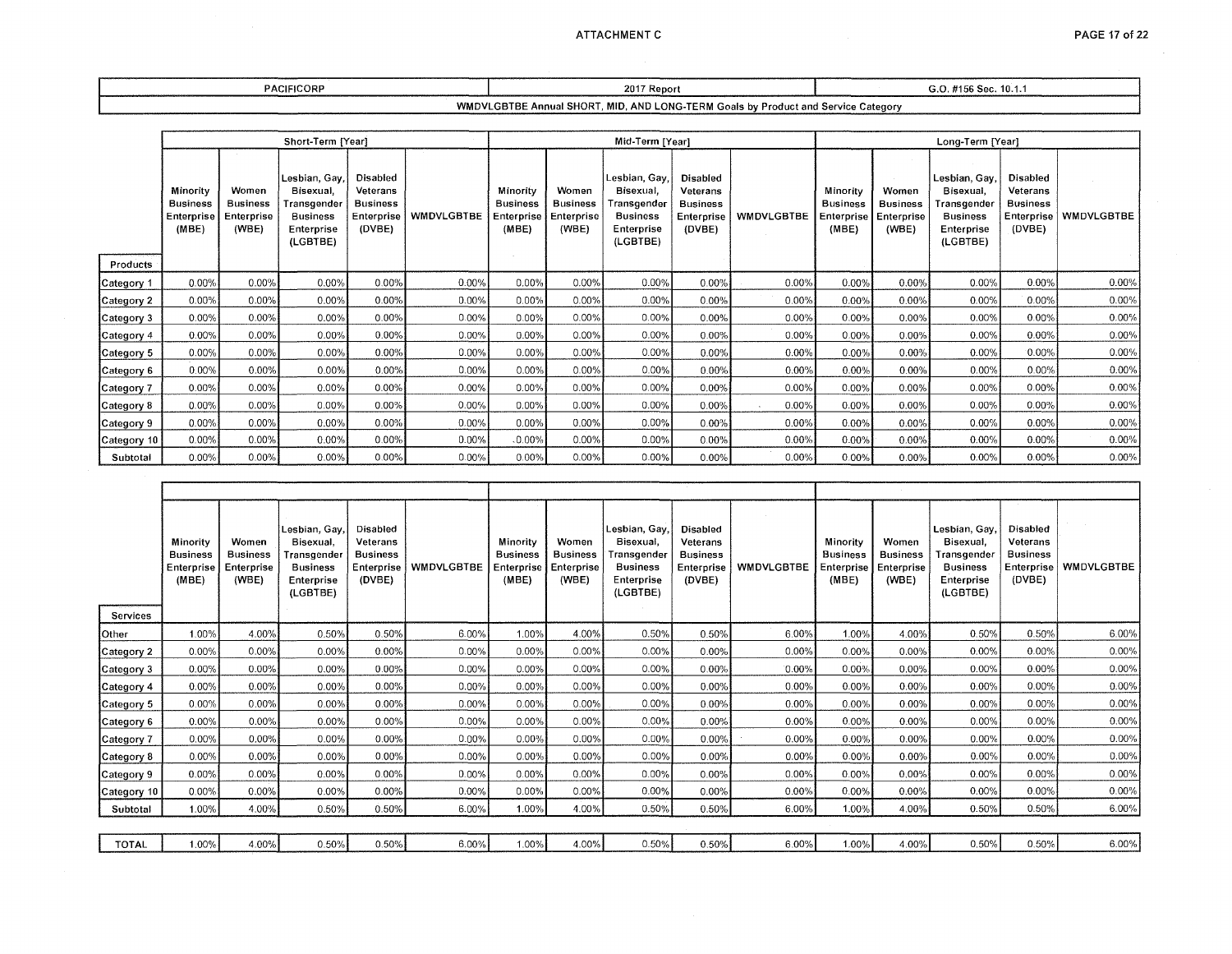### ATTACHMENT C PAGE 18 of 22

| <b>PACIFICORP</b>                                                               | 2017 Report | $\mid$ G.O. #156 Sec. 10.1.2 |
|---------------------------------------------------------------------------------|-------------|------------------------------|
| Description of WMDVLGBTBE Planned Program Activities for the Next Calendar Year |             |                              |

Planned WMDVLGBTBE internal program activities for 2018

PacifiCorp will continue to inform and educate executives and their direct reports, procurement staff, operational staff and all company employees who interact with suppliers on the program to increase supplier diversity. This will be accomplished with individual training sessions as well as Company-wide newsletter and publications.

Operational staff will be more directly involved in communicating the Company's goals and expectations to suppliers and prime contractors.

PacifiCorp will continue to implement changes to reduce barriers to participation as a supplier to PacifiCorp.

These include: providing a fast track pre-qualification process for diversity suppliers, monitoring the number of diversity suppliers included on the bid lists and publishing the list of diversity suppliers quarterly to business champions and low dollar purchasers for their review and use.

Planned WMDVLGBTBE external program activities for 2018

PacifiCorp will:

• Partner with local community agencies and organizations to identify potential suppliers using:

i. Targeted territory supplier events.

ii. Targeted territory or good/service supplier outreach.

• Collect formal feedback from diversity suppliers who are invited to a bid but choose not to submit a bid.

Through the Oregon Association of Minority Entrepreneurs (OAME), PacifiCorp is participating in their diversity supplier mentorship program. PacifiCorp is providing advice and guidance to help these businesses grow and compete, including business strategy, organizational structure, proposal development and resource management.

PacifiCorp is an active member of the Business Diversity Institute, Inc. (BDI), which is dedicated to sustaining minority-owned and women-owned business through training an education (www.bdiweb.org). PacifiCorp participates through their Diversity Practitioners Summits and Minority Enterprise Development (MED) Week Workshops.

PacifiCorp will again participate in the Oregon Governor's Marketplace, sponsored by the State of Oregon's Governor's Office of Diversity, Equity and Inclusion.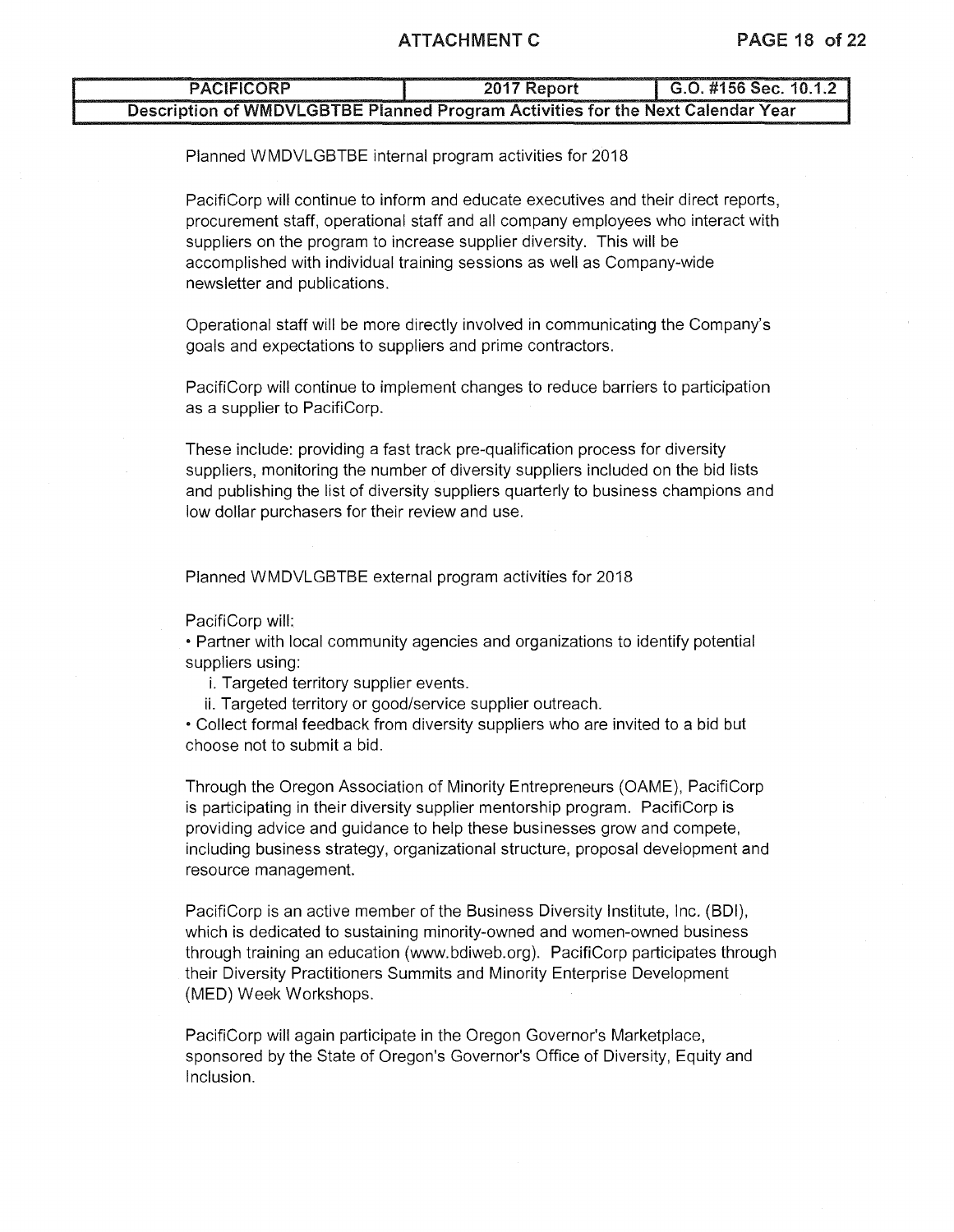# ATTACHMENT C PAGE 19 of 22

| <b>PACIFICORP</b> | 2017 Report                                                        | $\mid$ G.O. #156 Sec. 10.1.3 |  |  |
|-------------------|--------------------------------------------------------------------|------------------------------|--|--|
|                   | Plans for Recruiting WMDVLGBTBE Suppliers in Low Utilization Areas |                              |  |  |

PacifiCorp will continue its concerted efforts in the recruitment of available WMDVLGBTBE suppliers in all product and service categories. WMDVBE outreach activities will be addressed by the Company's diversity supplier development team in conjunction with procurement and operational staff.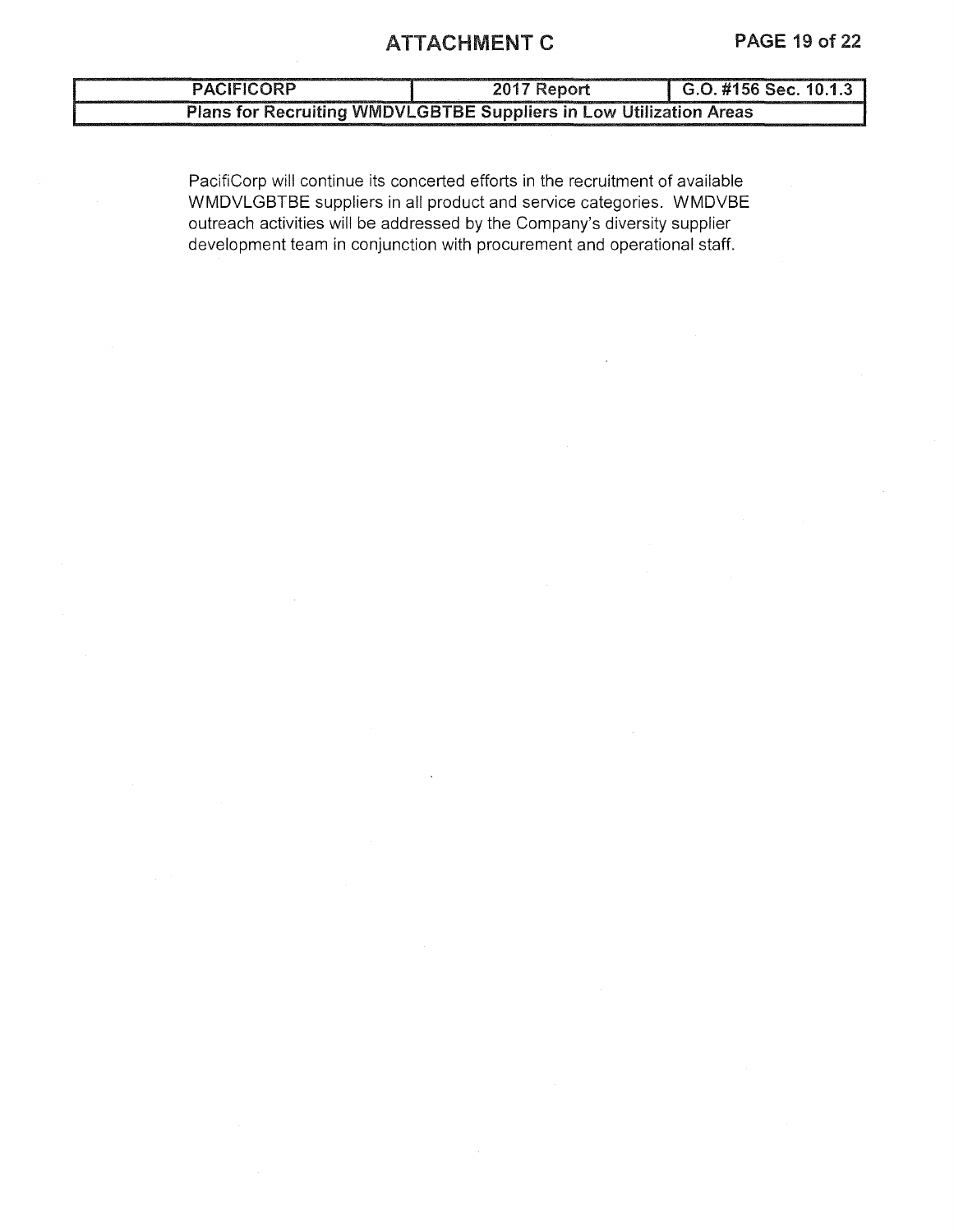# ATTACHMENT C PAGE 20 of 22

| <b>PACIFICORP</b>                                           | 2017 Report | $\mid$ G.O. #156 Sec. 10.1.4 |  |  |  |  |  |
|-------------------------------------------------------------|-------------|------------------------------|--|--|--|--|--|
| Plans for Recruiting WMDVLGBTBE Suppliers Where Unavailable |             |                              |  |  |  |  |  |

PacifiCorp's planned internal and external program activities described in section 10.1.2 are aimed at recruiting WMDVLGBTBE suppliers of products or services where WMDVLGBTBE suppliers are currently unavailable.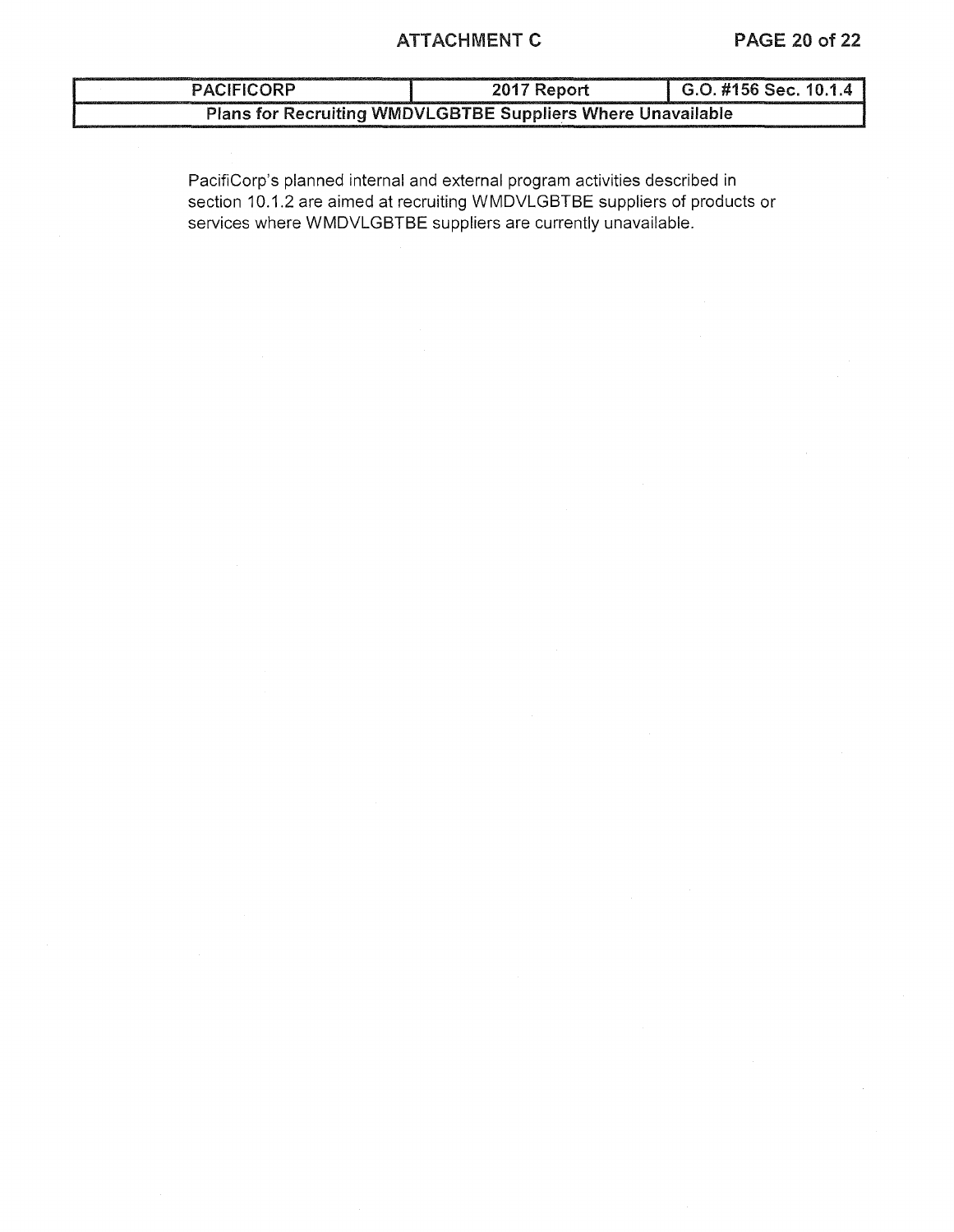# ATTACHMENT C PAGE 21 of 22

PACIFICORP 2017 Report G.O. #156 Sec. 10.1.5 Plans for Encouraging Prime Contractors to Subcontract WMDVLGBTBE Suppliers

PacifiCorp continues to encourage prime contractors to subcontract with diversity suppliers. Primes are required to submit a supplier diversity plan with each proposal, including confirmation that they have contacted suppliers of diversity and obtained their commitment to participate.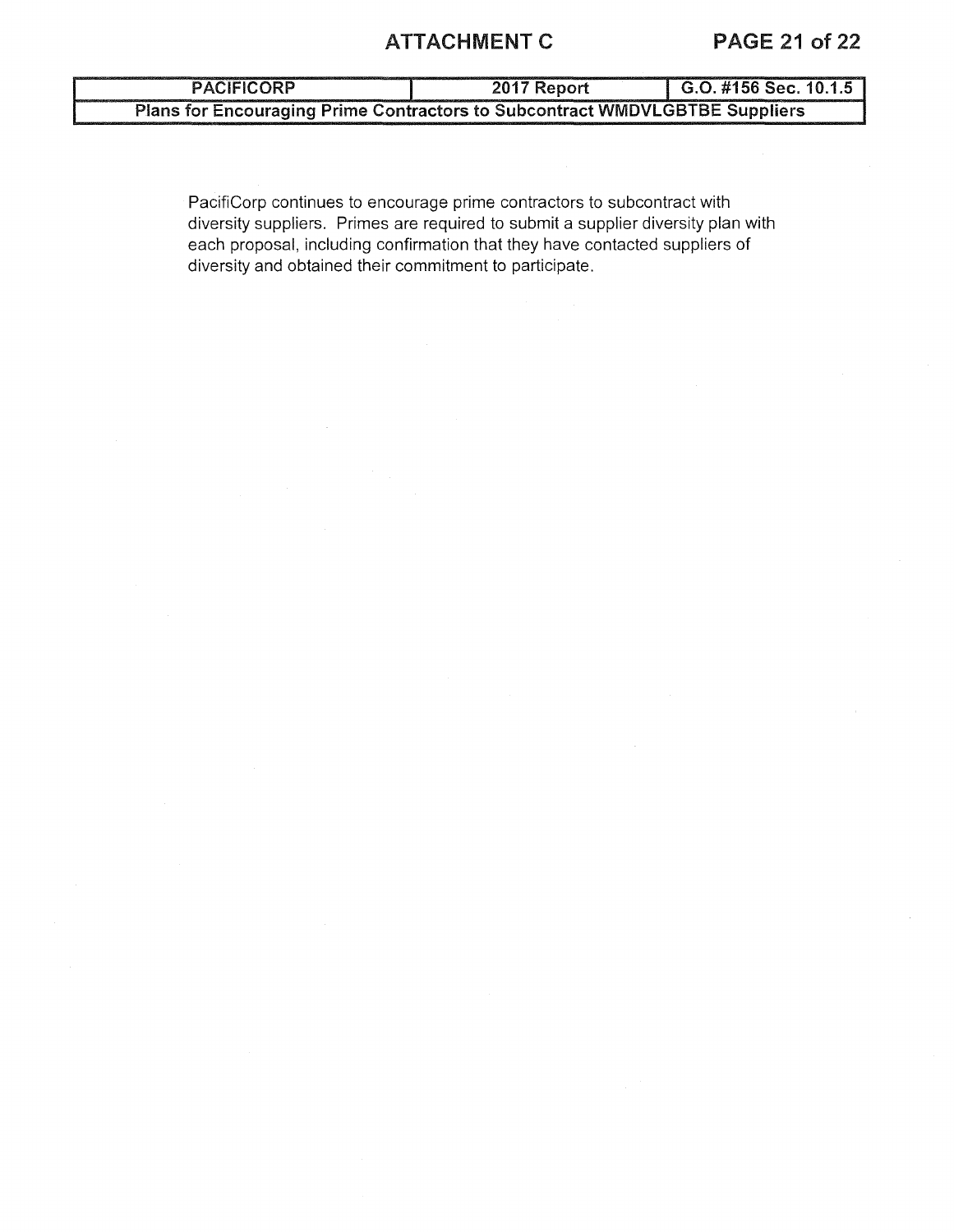### ATTACHMENT C PAGE 22 of 22

| <b>PACIFICORP</b>                                      | 2017 Report | G.O. #156 Sec. 10.1.6 |  |  |  |  |  |
|--------------------------------------------------------|-------------|-----------------------|--|--|--|--|--|
| Plans for Complying with WMDVLGBTBE Program Guidelines |             |                       |  |  |  |  |  |

See Section 10.1.2 for a description of PacifiCorp's G0-156 program activities planned for 2018. PacifiCorp will consider the recommendations by the Commission's Advisory and Compliance Division for the achievement of maximum results in implementing legislative policy and General Order 156 consistent with the WMDVLGBTBE program guidelines.